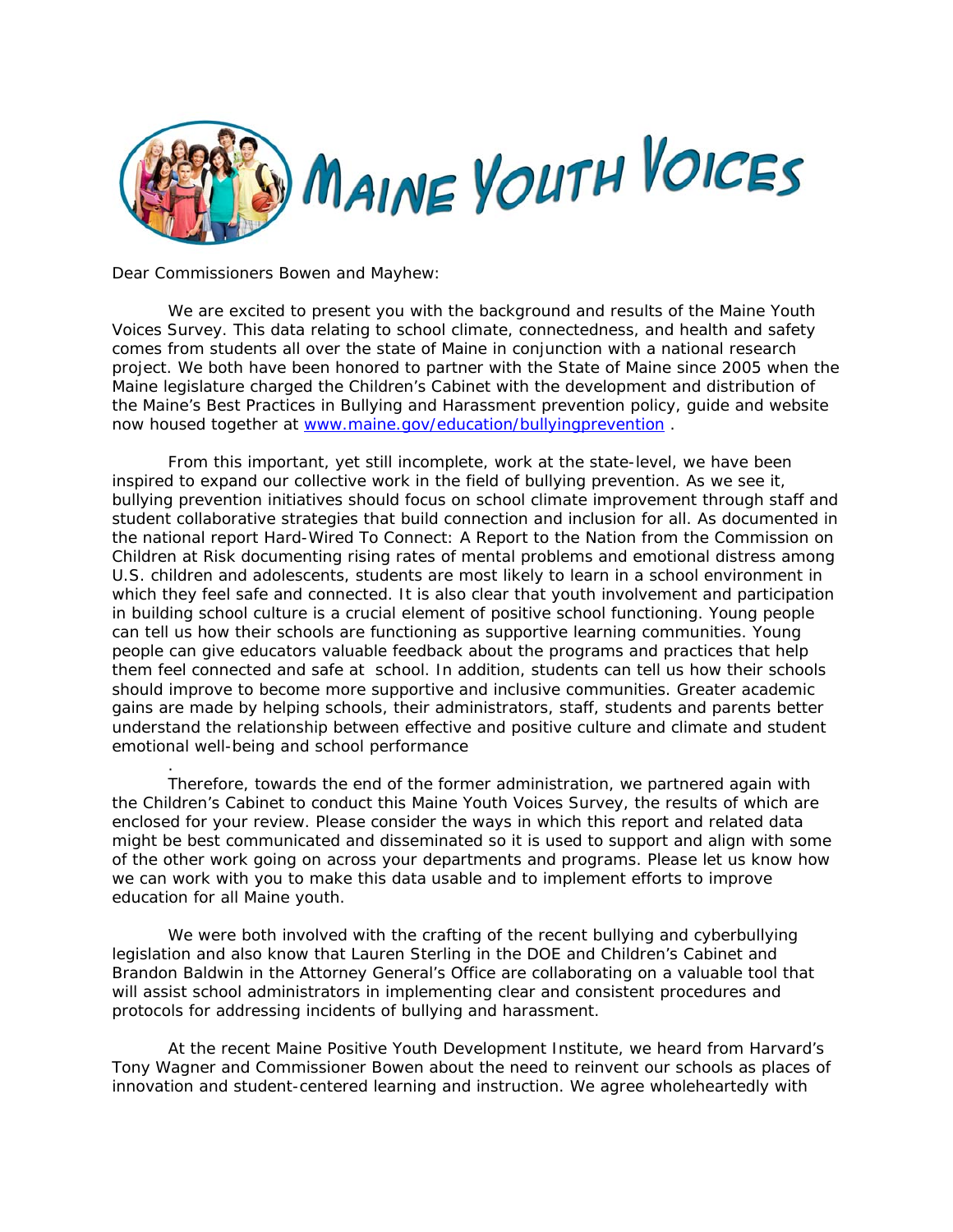this vision and hope that this data can be used to support the good work currently underway within your agencies.

We also understand that under the leadership of the Office of Substance Abuse, your cross-systems department staff from the Children's Cabinet partners at DOE, DHHS, and Public Safety is in the midst of a statewide, comprehensive assessment of supports and gaps in school-related prevention efforts. We hope that the Maine Youth Voices data is a useful part of this assessment. We think the school strengths and weaknesses described by Maine youth and the patterns of mistreatment which young people told us about can help focus interventions.

Maine has led the nation in initiatives to promote student learning, school climate, and safety because advocates for youth within state government and in the community have worked together collaboratively. We look forward to that continued collaboration. Thank you for your consideration.

Yours,

 Stan Davis and Chuck Saufler stan@stopbullyingnow.com csaufler@midcoast.net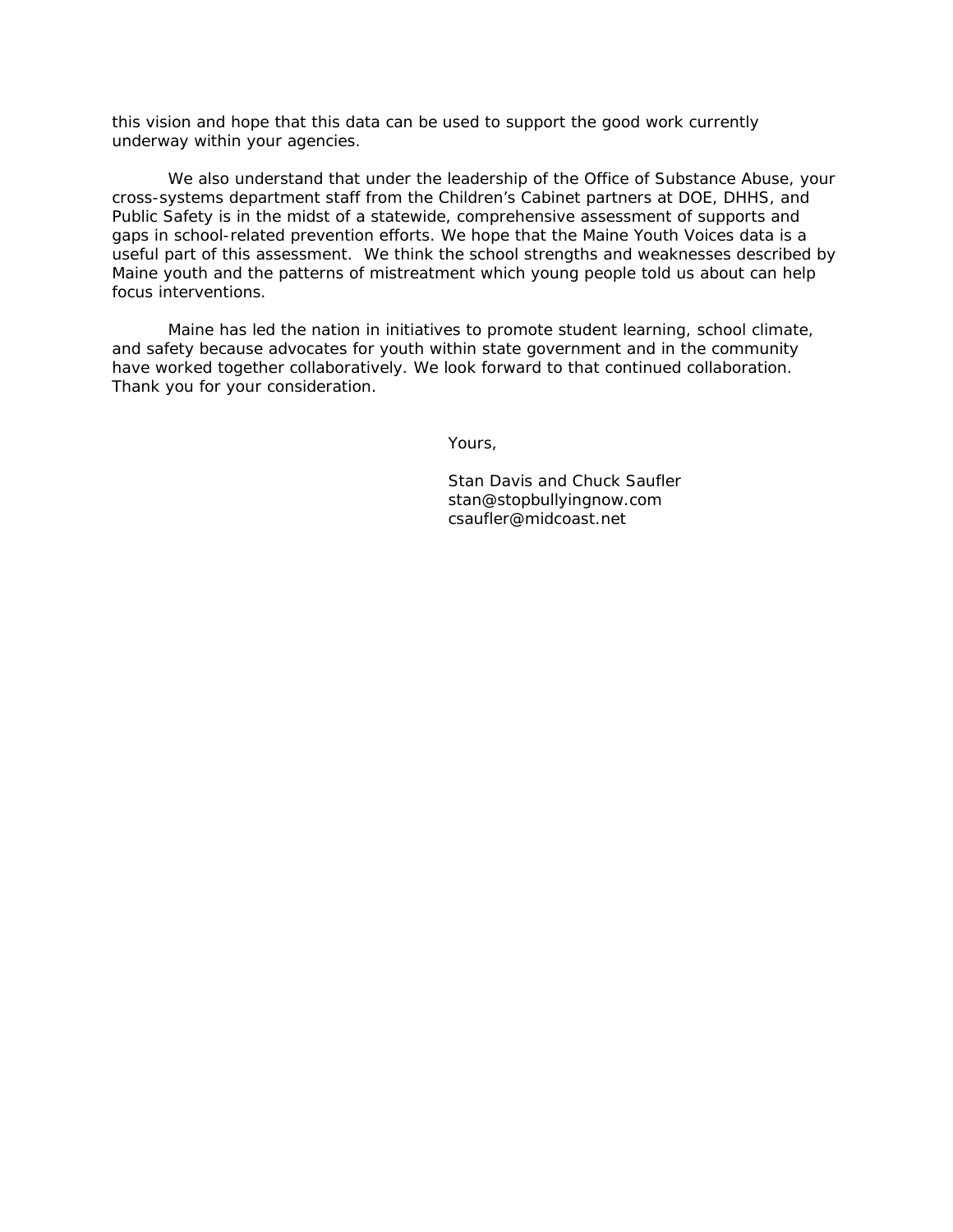by Stan Davis, Chuck Saufler, and Julia McLeod

Through a grant from the Maine Parent Federation, students at fourteen schools in Maine were surveyed in spring 2011 using an online survey. We attempted to get as close to full student participation at each school as possible. 3,733 students completed our survey. Individual schools will not be identified in this report. The schools are distributed throughout the state and mix highand low- income communities. Schools represented include K-12, K-8 and 6-8 grade schools. Eleven High Schools volunteered to participate in this project, but did not follow through this spring, likely because of the time demands of other surveys and required testing. The Maine Youth Voices survey is modeled on the national Youth Voice Project research being carried out by Stan Davis and Charisse Nixon, PhD (Penn State Erie). This summary will list the questions used and interpret the pattern of responses for each question.

# **Demographics**

The following tables illustrate the demographics reported by the students who took this survey: Grade:

|                | Percentage | Response count |
|----------------|------------|----------------|
| 4              | 1%         | 20             |
| 5              | 5%         | 168            |
| 6              | 28%        | 984            |
| $\overline{7}$ | 33%        | 1133           |
| 8              | 31%        | 1063           |
| 9              | 1%         | 33             |
| 10             | 1%         | 29             |
| 11             | 1%         | 20             |
| 12             | 1%         | 23             |

Gender:

| Percentage              |     | Response count |  |
|-------------------------|-----|----------------|--|
| Male                    | 45% | 1561           |  |
| Female                  | 48% | 1675           |  |
| Prefer not to answer 7% |     | 249            |  |

We added "prefer not to answer" as an answer option to allow youth who may not define themselves within traditional gender boundaries an option. It is not certain which other youth may have chosen this answer option.

#### Special Education status:

|                | Percentage | Response count |
|----------------|------------|----------------|
| Yes            | 13%        | 443.           |
| N <sub>0</sub> | 87%        | 3010           |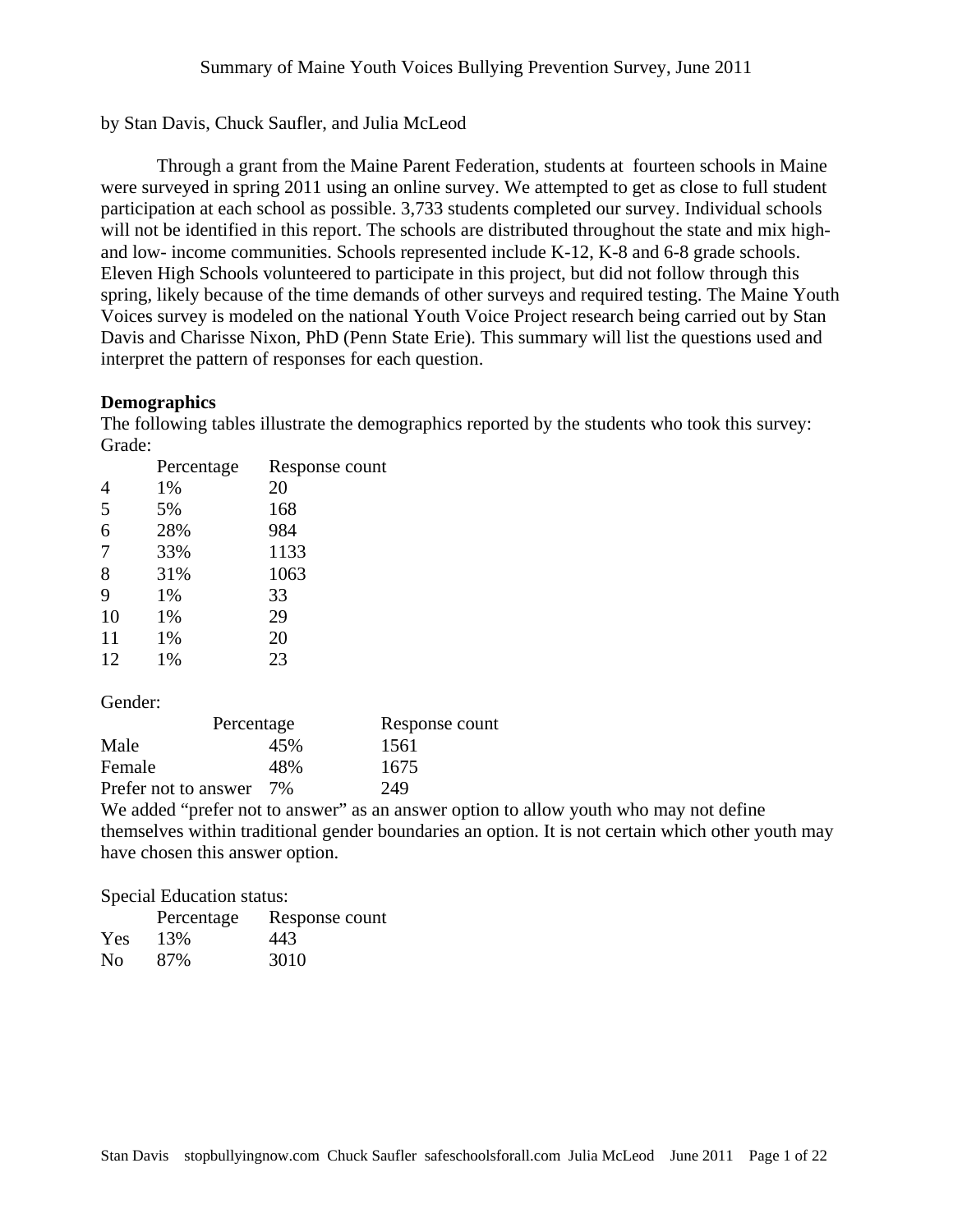|                       | Percentage | Response count |
|-----------------------|------------|----------------|
| African-American      | 2%         | 60             |
| Asian-American        | 3%         | 88             |
| Hispanic              | 1%         | 38             |
| White                 | 77%        | 2684           |
| Native American       | 2%         | 57             |
| Mixed race            | 5%         | 166            |
| Prefer not to answer  | 11%        | 375            |
| All students of color | 12%        |                |

NOTE: The small numbers of students

reporting themselves as African-American, Hispanic, and Native American in this survey population mean that survey results comparing youth from different racial and ethnic backgrounds should be considered preliminary. We recommend a larger survey, including some of Maine's communities that include more youth of color, to further test what we found in regard to racial differences in mistreatment.

**Our first set of questions measure school climate and connectedness, These are protective factors working against negative effects which may come from student mistreatment by peers.** 

## **Do you believe the discipline system (rules and punishments) at our school is fair?**

Answers to this question indicate student buy-in with regard to discipline procedures and youth perception of staff consistency in discipline. We suggest setting a goal of at least 80 percent of students answering either "agree" or "strongly agree." The answers to this question can be analyzed by demographics to get a sense for how different groups experience the school discipline system. We can increase the number of students who see discipline as fair by involving students in deciding about rules and expectations and by building consistency of staff action when rules are broken. We can involve students in advance in identifying which consequences are likely to be helpful when different specific rules are broken. We can work toward predictability of consequences based on behavior, so students know that the outcome of their behavior will depend on what they did, rather than on who they are. Results are listed below and in graphs A, B, C, and D (see appendix)<br>Maine system of Maine schools survayed:  $65\%$ ,  $82\%$ ) 77% (Range of Maine schools surveyed: 65%-82%)

| Maine overall                  |     | $17\%$ (Range of |
|--------------------------------|-----|------------------|
| Grade 5                        | 81% |                  |
| Grade 6                        | 81% |                  |
| Grade 7                        | 80% |                  |
| Grade 8                        | 70% |                  |
| Male                           | 75% |                  |
| Female                         | 80% |                  |
| Gender: prefer not to answer   | 64% |                  |
| Help from special education    | 74% |                  |
| No help from special education | 77% |                  |
| African-American               | 53% |                  |
| Asian-American                 | 81% |                  |
| Hispanic                       | 53% |                  |
| White                          | 78% |                  |
| <b>Native American</b>         | 70% |                  |
| Mixed race                     | 65% |                  |
|                                |     |                  |

Race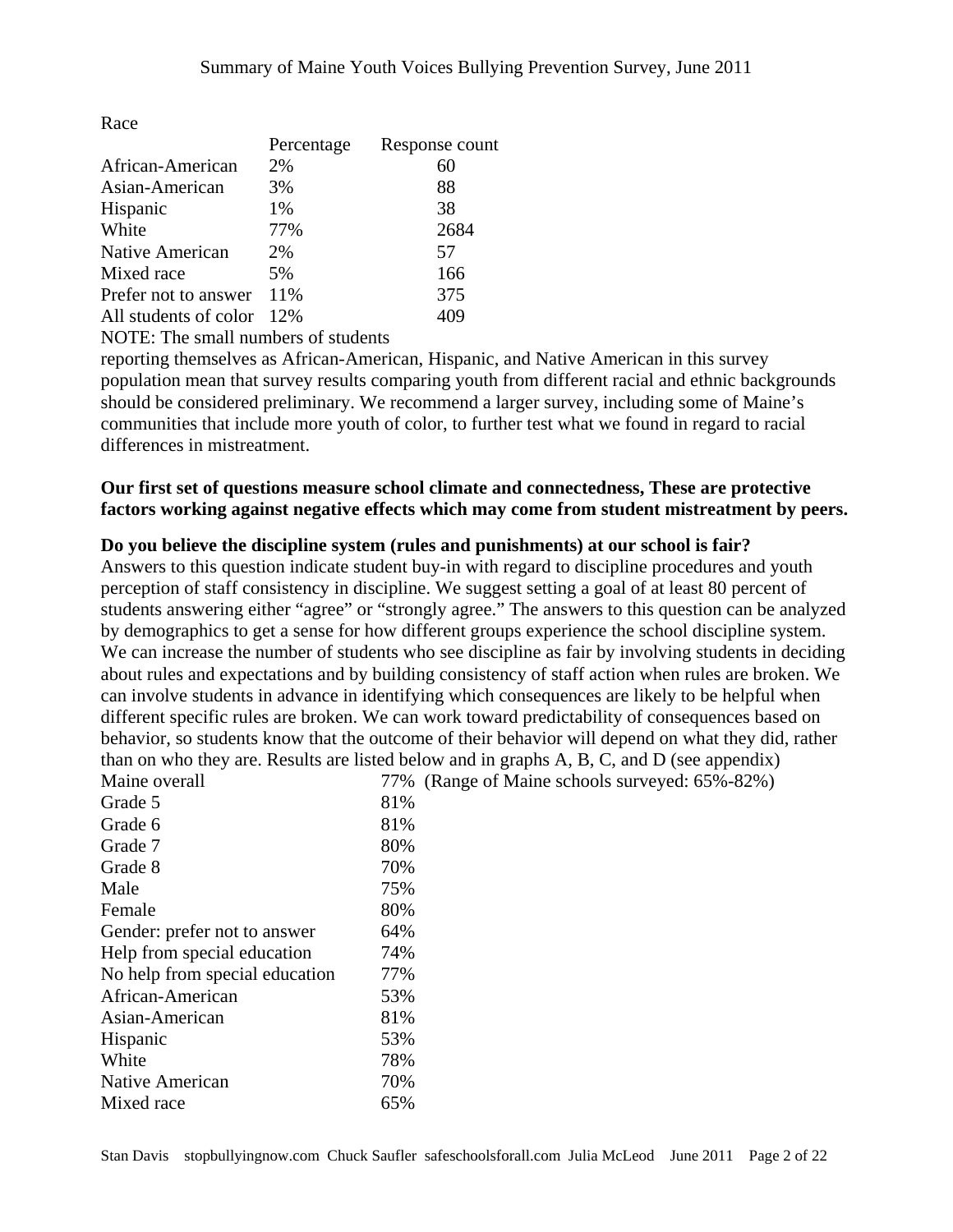Discussion: Overall results are close to the 80% target figure. It is notable that African American and Hispanic youth report much lower perceptions of fairness in discipline than do White youth.

# **How many adults at our school do you have a positive relationship with? That means they welcome you to school and you would go to them if you had a problem.**

A large body of research shows that youth who have positive connections with adults outside the family are more resilient – that is, they are less likely to be traumatized by negative events. In addition, developing research on the effects of social isolation or ostracism suggests that social isolation at school is uniquely damaging and that connections with both peers and adults are a key element in preventing harm. In the Youth Voice Project, Dr. Charisse Nixon and I found that elementary and middle school youth who said they feel they belong at school reported lower levels of trauma due to peer mistreatment. High school youth who said they were valued and respected at school also reported less trauma from peer mistreatment. Feeling connected to school staff is a key element of feeling a sense of belonging and of being valued and respected. Youth who feel connected to adults at school are more likely to seek help from adults if support is needed. Youth are also more likely to respond to efforts to change their behavior. For a summary of research on the positive effects of connectedness to school, see the *Wingspread Declaration* [Journal of School Health, http://www.jhsph.edu/wingspread/Septemberissue.pdf].

 We suggest schools set the goal of having 95 percent or more students report they feel connected to one or more staff members. This should also be our goal across subgroups at the school – for both males and females, for youth in special education and not in special education, and for minority racial and ethnic groups.

| $\mu$ and $\mu$ and $\mu$ and $\mu$ and $\mu$ , $\mu$ , $\mu$ , $\mu$ , $\mu$ , $\mu$ and $\mu$ and $\mu$ |                                                   |  |  |
|-----------------------------------------------------------------------------------------------------------|---------------------------------------------------|--|--|
| % of youth reporting that they have a positive connection with at least one adult at school:              |                                                   |  |  |
| Maine overall                                                                                             | 90% (Range of Maine schools surveyed: 76% to 93%) |  |  |
| Grade 5                                                                                                   | 92%                                               |  |  |
| Grade 6                                                                                                   | 93%                                               |  |  |
| Grade 7                                                                                                   | 91%                                               |  |  |
| Grade 8                                                                                                   | 89%                                               |  |  |
| Male                                                                                                      | 89%                                               |  |  |
| Female                                                                                                    | 92%                                               |  |  |
| Gender: prefer not to answer                                                                              | 84%                                               |  |  |
| Help from special education                                                                               | 92%                                               |  |  |
| No help from special education                                                                            | 90%                                               |  |  |
| African-American                                                                                          | 76%                                               |  |  |
| Asian-American                                                                                            | 85%                                               |  |  |
| Hispanic                                                                                                  | 82%                                               |  |  |
| White                                                                                                     | 92%                                               |  |  |
| Native American                                                                                           | 86%                                               |  |  |

Maine results (see also graphs  $A, B, C, A$  and  $D$  in appendix)

Mixed race 89%

Discussion: The overall student sample reports 90% of students saying that they have a positive adult connection at school. This is a positive finding and also indicates a need to build increased connection for the youth who do not, and to build connections to multiple adults for those young people who are connected with only one adult at school. Youth choosing not to answer the gender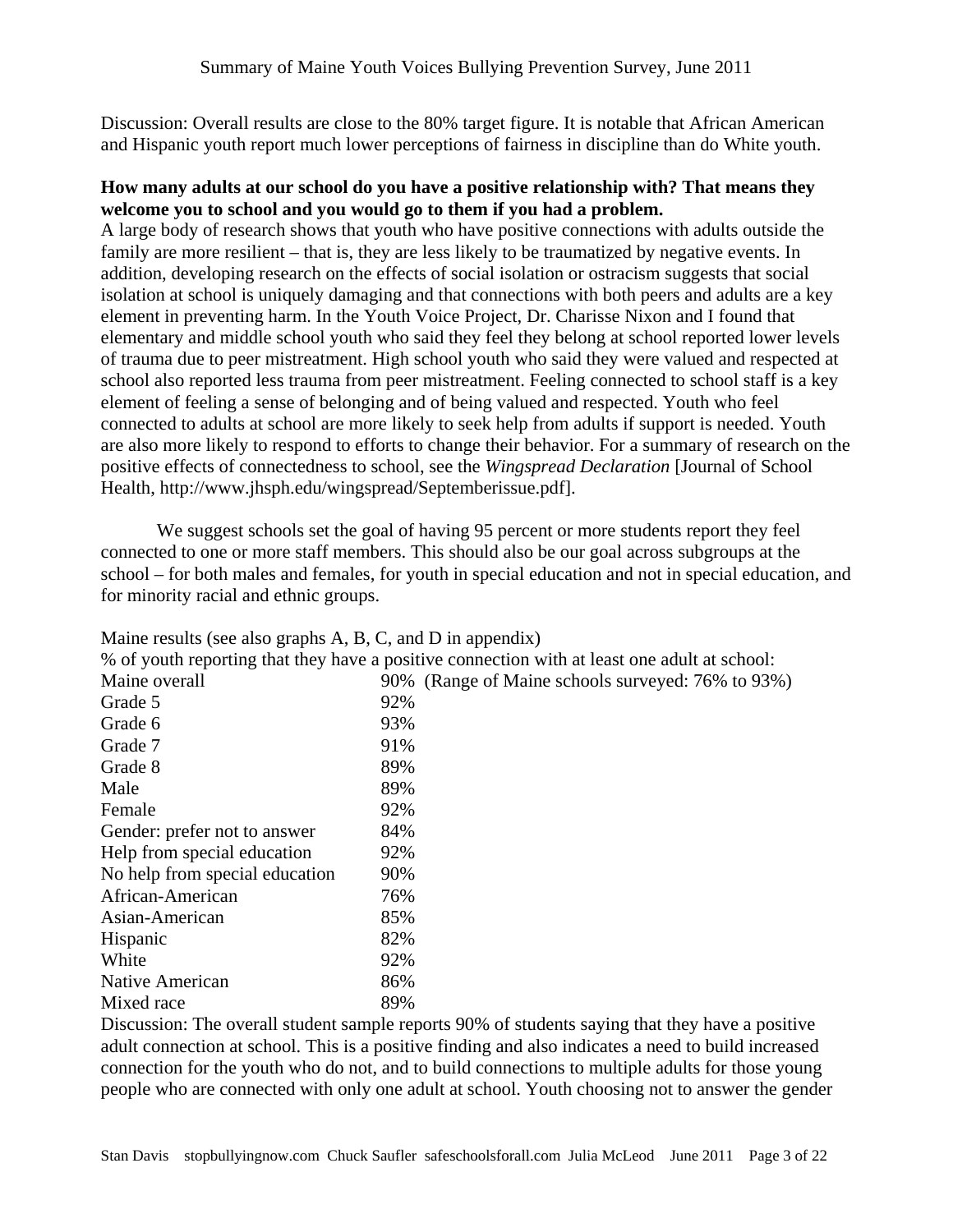question reported a somewhat lower rate of connection, as did African American, Hispanic, and Native American youth. Males were slightly less likely to report connection than females, though this was a small difference. Youth in Special Education report strong connections with school adults.

We asked students: "*What do those adults* [the adults you have a positive connection with] *do that helps you connect with them?"* Here are some of their answers, reflecting the importance of positive feeling tone, welcoming and greeting, and showing interest in students in building these crucial connections:

- •Actually try to understand things from the kids point of view
- First off, they are very nice and I feel like I can tell them anything if something is wrong. I feel that they really do care about their students and are willing to do anything to help us.
- •Give a warm welcome.
- Give me advice.
- •Greet you outside before the day starts, help you with questions, friendly and open
- •He welcomes me to this class room every morning and another one says hello to me every morning.
- I feel connected to them because when I have a problem I will go to them for advice and they don't judge me.
- Provide a humorous and warm environment
- •They make me feel like I can be safe here at school, they watch over me and I feel comfortable.
- They talk to me about problems.
- They accept me for who I am, and comfort me when I feel troubled.
- They fix the problem without yelling at me or somebody else.
- •They are not strict and are very supportive. They embrace learning and creativity.
- •They don't act like kids are beneath them and treat us as equals.
- They don't get mad at you for doing something that you didn't know was against a rule.
- They don't give lots of negative feedback. If the feedback is negative, it doesn't seem negative to me, because it's worded in a way that helps me understand my mistake(s).
- •All adults at this school will treat me as if I have been in this school all my life and will always help me if I have problem, big or small.
- •By seeing that I need help in a certain subject and offering to help me. Or being kind and answering my questions.
- If I have a problem they listen and help me figure it out.
- If I have a problem they will always try to solve it. They always make me take my mind off of things and try to make me smile when I am down.
- They're always a strong role model and have personal relationships with all of their students.
- ...they always say hi to me when they pass by, and they just make me feel good about school.
- •The adults are kind, nice and respectful of our ideas and problems. The adults know what is necessary for us children to succeed.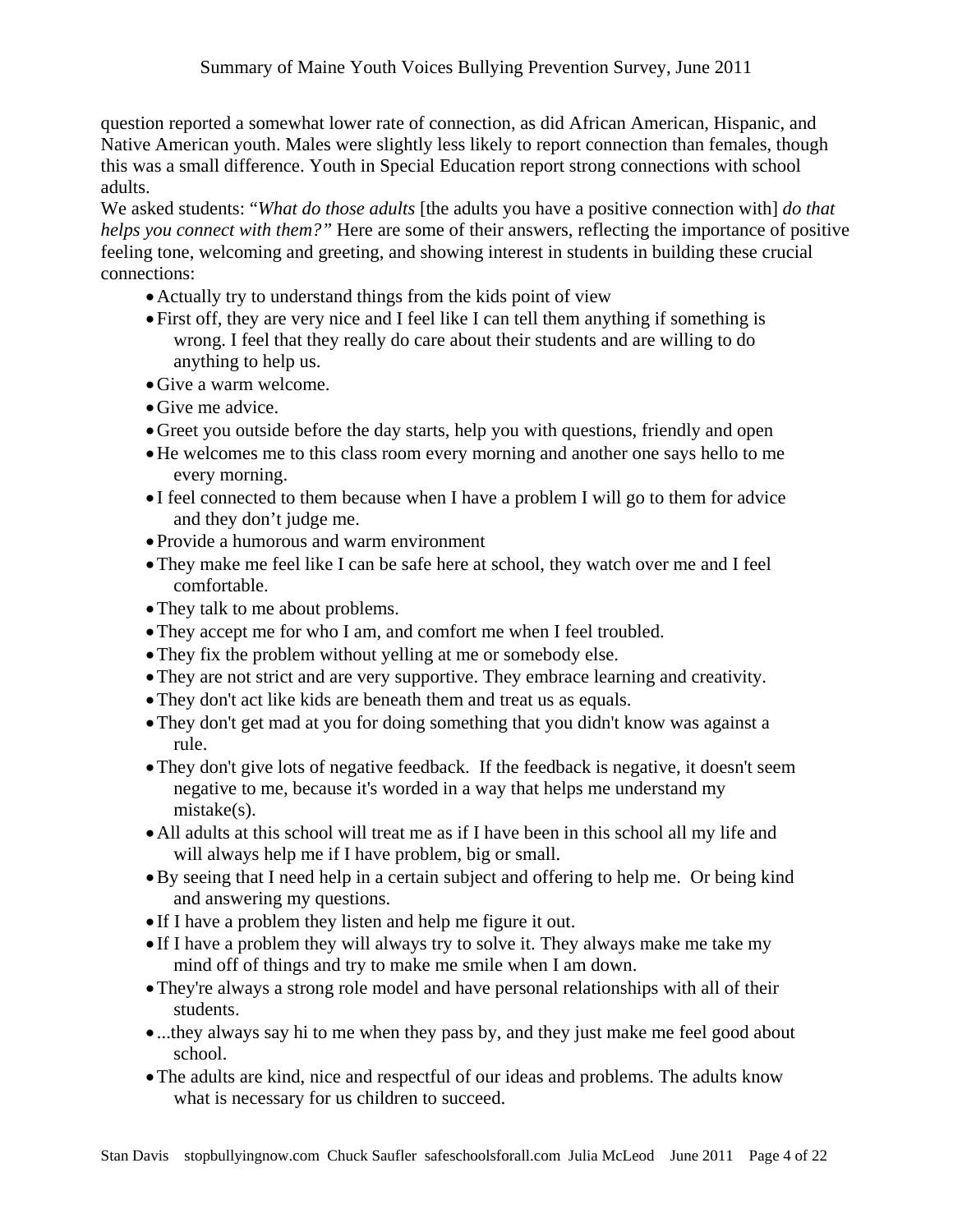- •The adults are very nice to me. They give me compliments. They'll say "how's it going?" and stuff like that.
- •The adults are welcoming and say hi and if I need help on something in that subject they always help me and then I understand the problem.

## **Do you feel that you are part of this school? Do you feel valued and respected at school?**

These two parallel questions measure young peoples' connectedness with the entire school, not just with a few teachers. They let us identify the extent to which all students, and subgroups of students, feel part of the school, and to set goals and work toward connections. These two questions were included in the National Youth Voice Project survey, and we are reporting national results for comparison purposes. In the Youth Voice Project, students who answered these questions YES! or yes reported lower rates of trauma if they were mistreated. For graphic comparisons, see graphs E, F, G, and H in the appendix, which also compare mistreatment rates and school responsiveness by group.

| Maine overall                  | 89% | (Range of Maine schools surveyed 84%-94%) |
|--------------------------------|-----|-------------------------------------------|
| National youth voice project   | 81% |                                           |
| Grade 5                        | 90% |                                           |
| Grade 6                        | 93% |                                           |
| Grade 7                        | 89% |                                           |
| Grade 8                        | 88% |                                           |
| Male                           | 90% |                                           |
| Female                         | 91% |                                           |
| Gender: prefer not to answer   | 75% |                                           |
| Help from special education    | 85% |                                           |
| No help from special education | 90% |                                           |
| African-American               | 73% |                                           |
| Asian-American                 | 83% |                                           |
| Hispanic                       | 79% |                                           |
| White                          | 91% |                                           |
| Native American                | 79% |                                           |
| Mixed race                     | 85% |                                           |
|                                |     |                                           |

Do you feel that you are part of this school? Percent responding YES! or yes.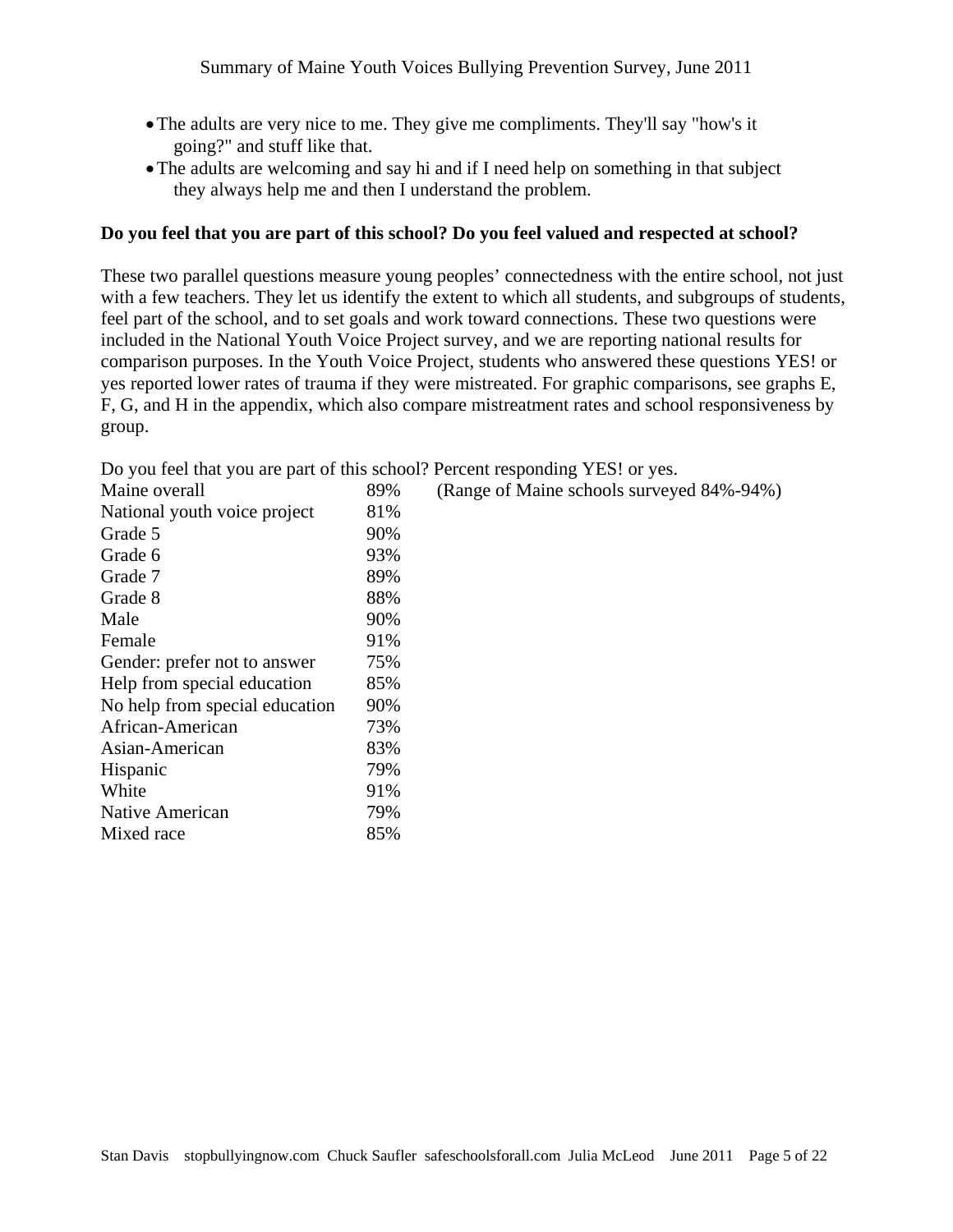| Maine overall                  | 81% (Range of Maine schools surveyed 73%-89%) |
|--------------------------------|-----------------------------------------------|
| National youth voice project   | 70%                                           |
| Grade 5                        | 80%                                           |
| Grade 6                        | 85%                                           |
| Grade 7                        | 80%                                           |
| Grade 8                        | 80%                                           |
| Male                           | 83%                                           |
| Female                         | 81%                                           |
| Gender: prefer not to answer   | 69%                                           |
| Help from special education    | 76%                                           |
| No help from special education | 82%                                           |
| African-American               | 73%                                           |
| Asian-American                 | 78%                                           |
| Hispanic                       | 68%                                           |
| White                          | 83%                                           |
| Native American                | 68%                                           |
| Mixed race                     | 76%                                           |

Do you feel valued and respected at school? Percent responding YES! or yes.

Discussion: Overall, Maine's schools compare quite favorably with the national Youth Voice Project (YVP) data on these measures of connectedness. African American, Hispanic, and Native American youth were less likely to report belonging and being valued at school in the Maine survey population than were White youth. Youth in special education were somewhat less likely to report belonging and being valued at school than youth not in special education. Youth who chose not to indicate gender were much less likely to report belonging or being valued at school than youth identifying themselves as males or females.

## In the past month, how often have you seen students do at school?

In many bullying prevention efforts, survey data has focused primarily on the frequency and location of negative peer-to-peer behavior. Often, youth are given a definition of bullying and then asked to indicate how often they have been bullied, witnessed bullying or bullied others.

There are several problems with using frequency data as the **primary** indicator of the effectiveness of school programs over time. It is clear that the number of reports varies dramatically from survey to survey, based on the exact wording of the definition of bullying used. Many oftenused definitions of bullying ask youth to judge the intentions of the person who mistreats others to decide if a behavior is bullying or not. Sometimes youth are asked to make a judgment about the social status or popularity of a young person who mistreats someone else. Other times, survey respondents are asked to judge whether the mistreated youth was hurt by the behavior. These are all difficult distinctions to make with any certainty.

Additionally, before they even read the definition provided, youth have diverse, culturallyderived meanings of the concept of "bullying." Some youth will respond according to their own understanding of the word and not according to the given definition. As we raise students' awareness of bullying, we may expand the range of actions which they label as bullying. If a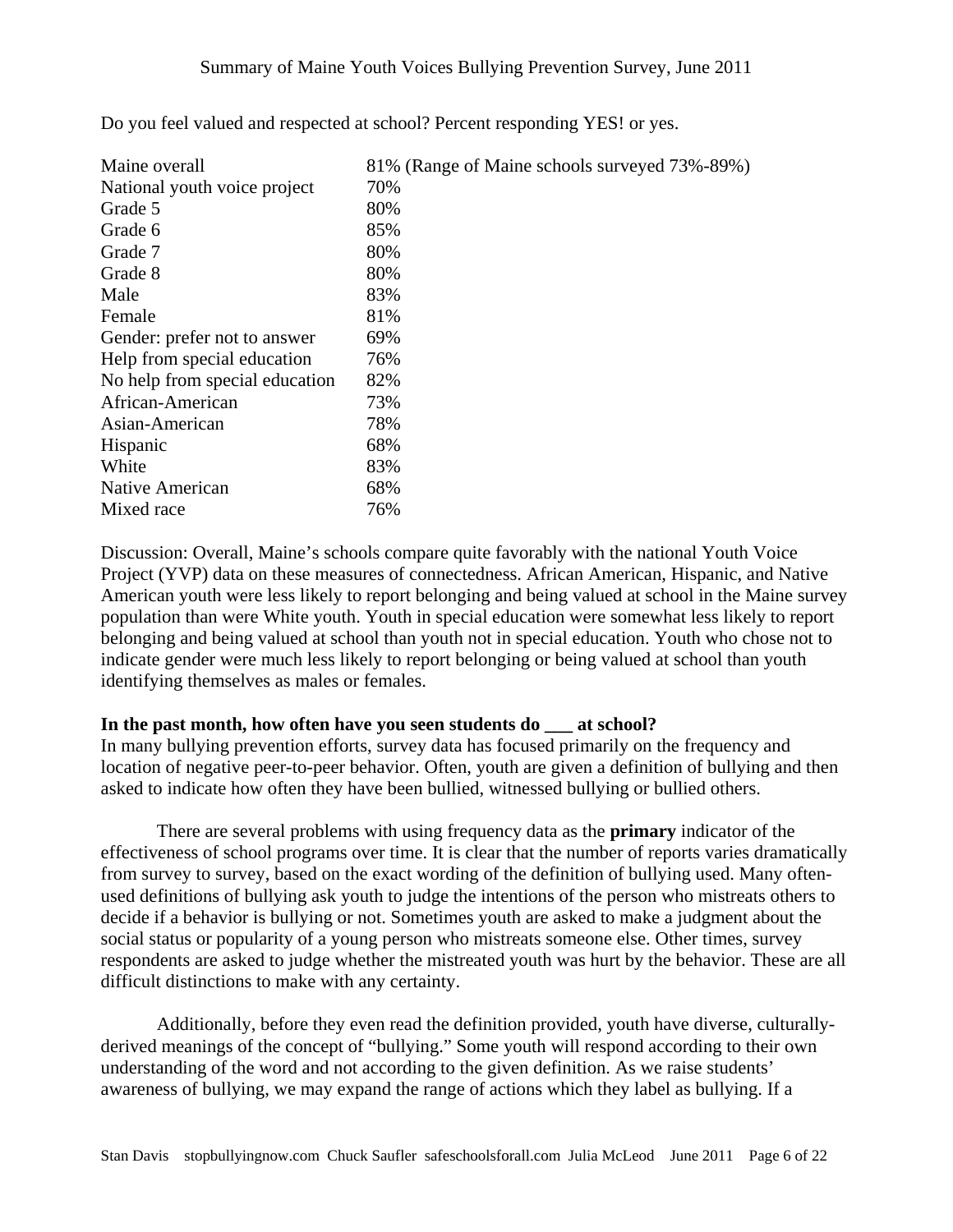follow-up survey shows an increase in the rate of bullying, we will have no way to know whether there is more peer mistreatment or increased awareness. For those reasons, our survey asked Maine youth about how often they observed a wide range of **specific** behaviors.

This list shows the percentage of surveyed youth who reported seeing the behaviors described once a week or more at school:

- 79% Indirect use of biased language (that's retarded; that's so gay; etc.)
- 75% Talking negatively behind someone's back
- 73% Swearing at someone
- 64% Starting or spreading rumors (true or false)
- 53% Namecalling based on appearance or body shape
- 50% Namecalling based on ability, either intelligence or athletic
- 48% Taking things that belong to other students
- 45% Threatening others with words or actions
- 41% Obscene gestures
- 41% Punching, Kicking, or Jabbing
- 39% Exclusion
- 30% Threatening physical harm or violence
- 29% Namecalling based on sexual orientation
- 27% Namecalling based on gender
- 26% Namecalling based on disability
- 24% Namecalling based on race or ethnic/religious background
- 20% Touching or grabbing private parts of other students' bodies
- 17% Namecalling based on family income

Discussion: The most frequently-reported negative action, indirect use of biased language to describe an object or an event, does not fit into most definitions of bullying, because it is not directed at an individual – yet this behavior does harm because it creates a pervasive atmosphere of bias and of negative attitudes aimed at subgroups. Even the behaviors reported less frequently on the list above have the potential to cause harm when 1/5 to 1/4 or more of students report seeing or hearing them weekly or more often.

**If students do these actions, what do you think staff should do? Options are:** 

- **There should always be a fair consequence for this behavior to keep people safe**
- **There should be a fair consequence if this behavior is repeated**
- **Staff members should discourage the behavior**
- **Staff members should stay out of this unless they are asked for help**

We can survey both staff and students about how school staff should react to a wide range of specific negative peer-to-peer behaviors. The total percentage of youth choosing any of the first three options represents the number who think school staff should intervene to stop the behavior. Basing discipline interventions on student and staff input increases buy-in. When students' responses to these questions indicate that 75 percent or more take potentially harmful actions seriously and want them stopped, we can feed that survey data back to young people so they are influenced by the positive norms of their peers. When fewer than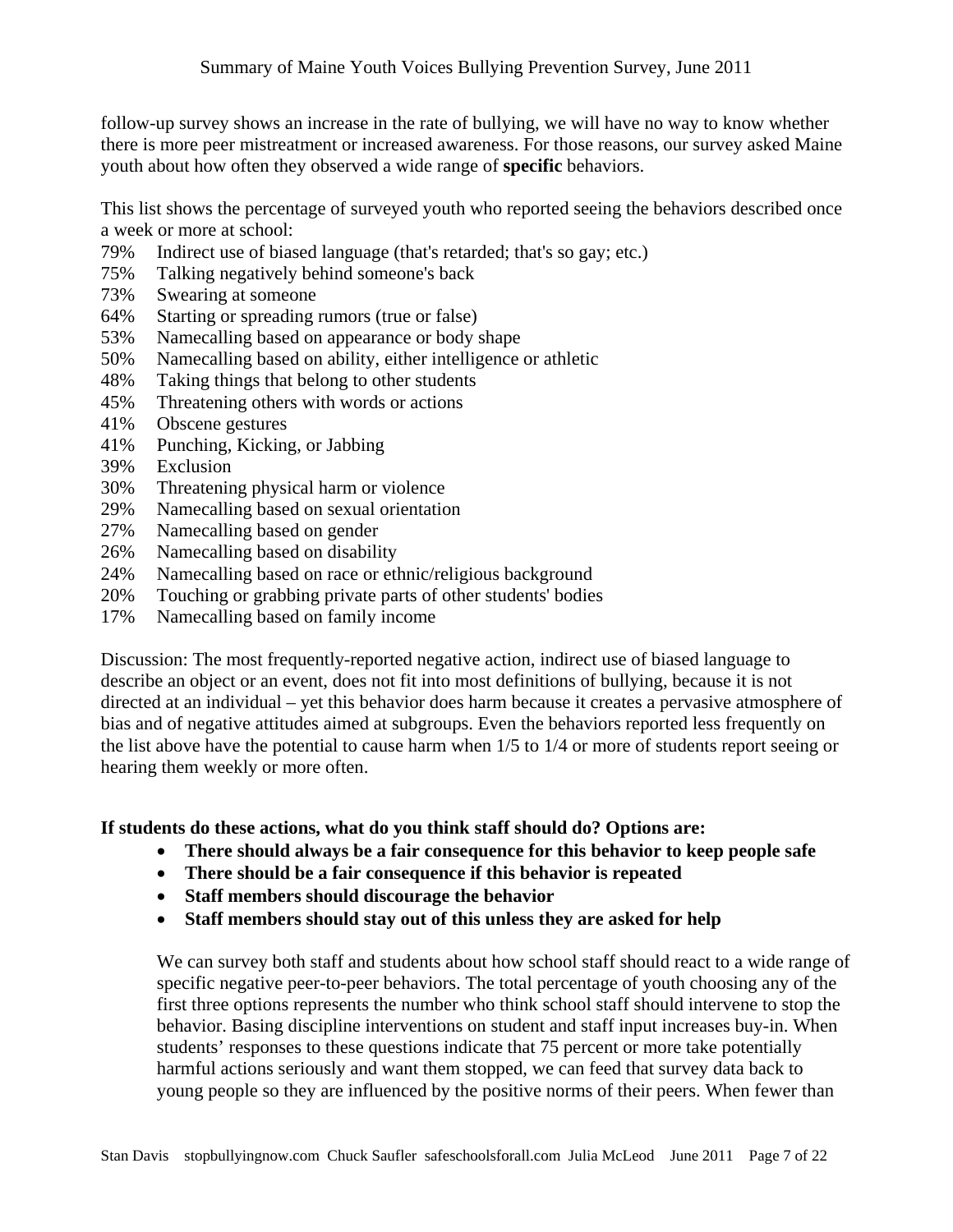75 percent of youth think adults should act in the face of potentially harmful behaviors, this indicates a need for further education about the harm these behaviors can do.

Maine student survey results: % of students who indicated that they believe adults at school should take action to stop the listed behaviors.

| 91% | Namecalling based on disability                                        |
|-----|------------------------------------------------------------------------|
| 91% | Threatening physical harm or violence                                  |
| 90% | Namecalling based on race or ethnic/religious background               |
| 90% | Punching, Kicking, or Jabbing                                          |
| 89% | Threatening others with words or actions                               |
| 88% | Namecalling based on sexual orientation                                |
| 88% | Touching or grabbing private parts of other students' bodies           |
| 88% | Namecalling based on appearance or body shape                          |
| 87% | Pushing/Shoving/Slapping/Running into other students roughly           |
| 86% | Namecalling based on family income.                                    |
| 85% | Namecalling based on ability, either intelligence or athletic          |
| 85% | Taking things that belong to other students                            |
| 85% | Obscene gestures                                                       |
| 83% | Namecalling based on gender                                            |
| 82% | Indirect use of biased language (that's retarded; that's so gay; etc.) |
| 81% | Swearing at someone                                                    |
| 78% | Exclusion                                                              |
| 76% | Starting or spreading rumors (true or false)                           |

Discussion: It is clear that the students surveyed want the behaviors listed to stop. These results, and the accompanying text comments in the survey, could be the basis of a statewide social norms campaign helping youth to see that their peers share their positive values and concerns. They can also communicate to educators that Maine youth want them to take effective action to stop these behaviors.

# **If students do these things, do you think other students should tell adults?**

This question, and the concept of asking about students' thoughts of what peers should do, comes from an influential article: "*Rethinking the Bystander Role in Violence Prevention1 ."* The authors propose following the lead of students and community adults in defining which potentially harmful actions youth should tell adults about. These answers let us build widespread agreement that youth should tell adults about the behaviors at the top of the list. When actions that have moderate to high potential for harm are rated low on the "tell adults" list, this is an indicator of the need for education about the harm of these behaviors and about the importance of telling adults about them.

Maine student survey results:

 1 Stueve, A., Dash, K., O'Donnell, L., Tehranifar, P., Wilson, R., Slaby, R., et al. (2006). *Rethinking the bystander role in school violence prevention.* Health Promotion Practice, 7(1), 117-124.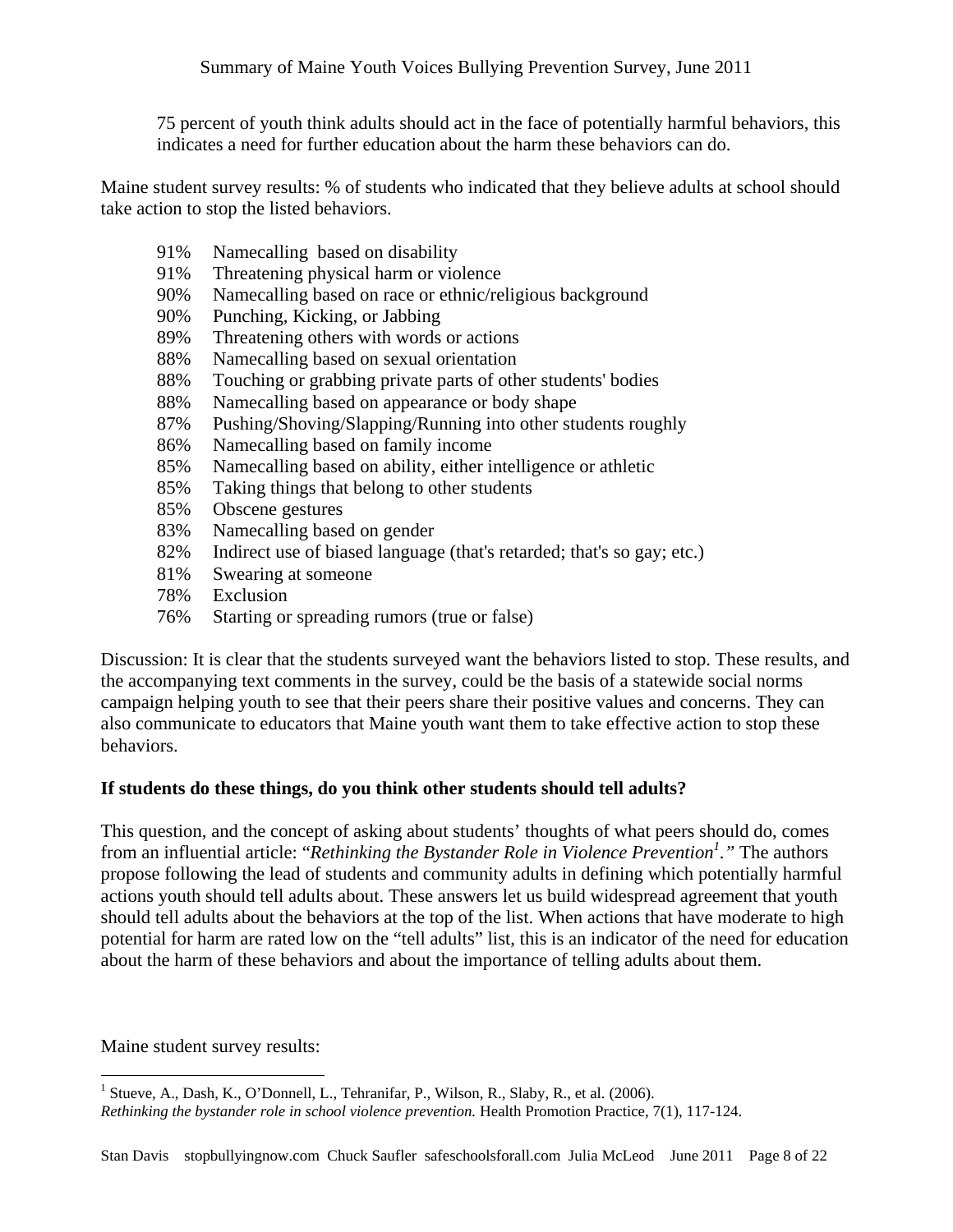% of students saying that students should tell adults when they become aware of the listed behaviors:

- 88% Threatening physical harm or violence
- 88% Touching or grabbing private parts of other students' bodies
- 87% Namecalling based on disability
- 86% Namecalling based on race or ethnic/religious background
- 86% Punching, Kicking, or Jabbing
- 86% Namecalling based on sexual orientation
- 81% Threatening others with words or actions
- 80% Namecalling based on appearance or body shape
- 79% Taking things that belong to other students
- 78% Namecalling based on family income
- 72% Namecalling based on ability, either intelligence or athletic
- 70% Namecalling based on gender
- 68% Exclusion
- 67% Obscene gestures
- 63% Swearing at someone
- 58% Starting or spreading rumors (true or false)
- 57% Indirect use of biased language (that's retarded; that's so gay; etc.)

Discussion: More than 75% of students reported a belief that students should tell adults for some of these behaviors, reflecting school cultures that encourage youth to tell adults their concerns. This data can be used for social norms interventions to show youth how many of their peers believe they should tell adults about these serious actions. It is also notable that many fewer reported that they.should tell adults about behaviors involving relational aggression (exclusion and rumors). It is also notable that only slightly more than half of students report that students should tell adults about indirect use of biased language, which was the most frequently-observed negative action, and which most students said they want stopped. Schools may not have communicated to youth that they wish to be involved in stopping these particular behaviors.

# **In the past month, how often have students at your school hurt you emotionally or excluded you? In the past month, how often have students at your school threatened to hurt you or hurt you physically?**

Answers to these two questions can be compared to those from the national Youth Voice Project. In that study of more than 13,000 students around the United States, **26 percent** of students said other students at school hurt them emotionally or excluded them twice a month or more in the past month. **11 percent** said other students at school threatened to hurt them or hurt them physically twice a month or more in the past month.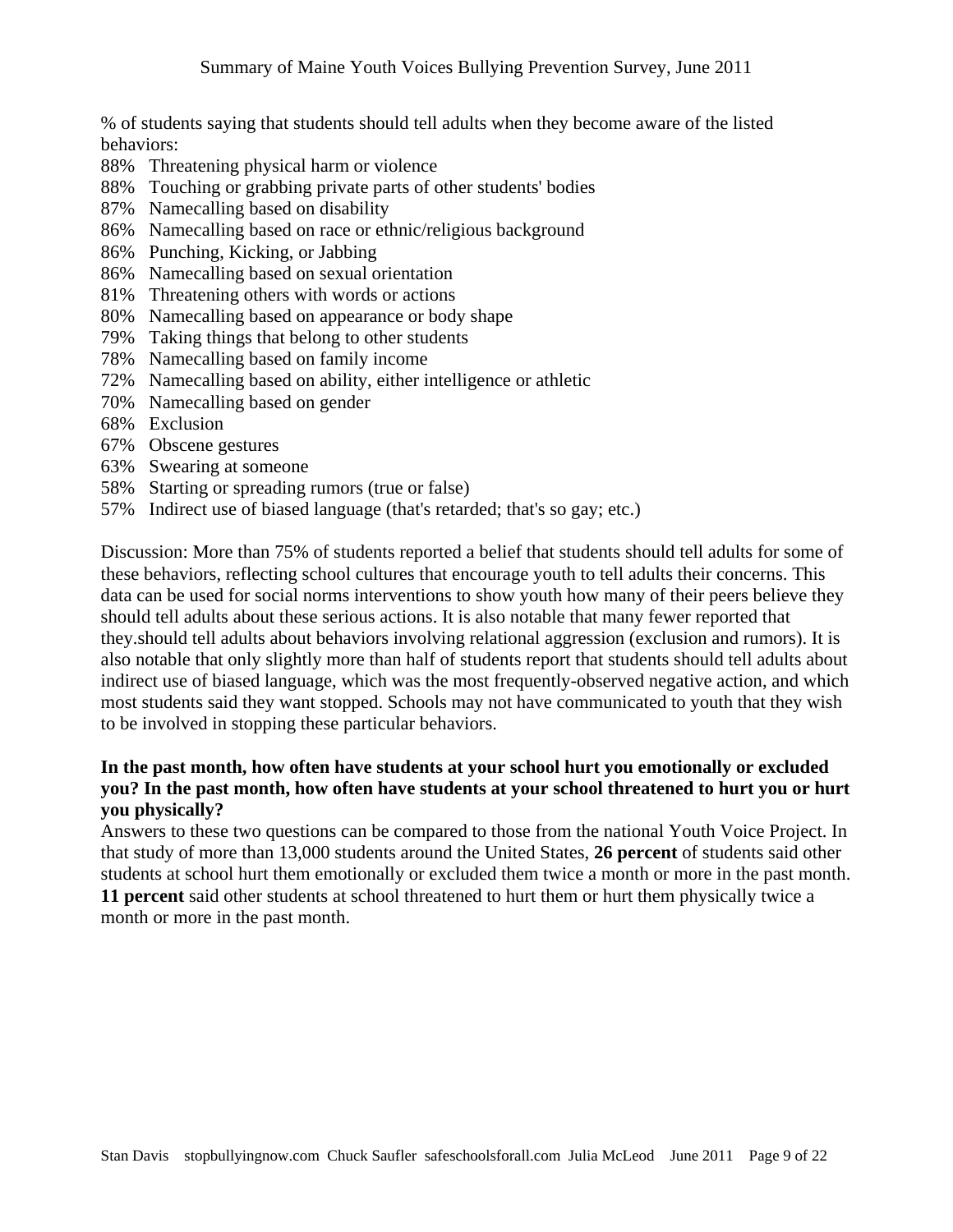Maine results show higher rates of mistreatment than the Youth Voice Project's national data. These percentages of Maine youth reported mistreatment twice a month or more in the past month at school. Rates of mistreatment are summarized graphically in graphs E, F, G, and H in the appendix In the past month, **how often have students at your school hurt you emotionally or excluded you?** Percent responding twice a month or more.

| Maine overall                  | 37% |
|--------------------------------|-----|
| National youth voice project   | 26% |
| Grade 5                        | 40% |
| Grade 6                        | 35% |
| Grade 7                        | 37% |
| Grade 8                        | 35% |
| Male                           | 33% |
| Female                         | 37% |
| Gender: prefer not to answer   | 48% |
| Help from special education    | 41% |
| No help from special education | 35% |
| African-American               | 44% |
| Asian-American                 | 36% |
| Hispanic                       | 51% |
| White                          | 35% |
| Native American                | 39% |
| Mixed race                     | 41% |

In the past month, **how often have students at your school threatened to hurt you or hurt you physically?** Percent responding twice a month or more.

| Maine overall                  | 17% |
|--------------------------------|-----|
| National youth voice project   | 11% |
| Grade 5                        | 19% |
| Grade 6                        | 14% |
| Grade 7                        | 19% |
| Grade 8                        | 18% |
| Male                           | 21% |
| Female                         | 12% |
| Gender: prefer not to answer   | 27% |
| Help from special education    | 26% |
| No help from special education | 16% |
| African-American               | 25% |
| Asian-American                 | 19% |
| Hispanic                       | 46% |
| White                          | 16% |
| Native American                | 20% |
| Mixed race                     | 20% |
|                                |     |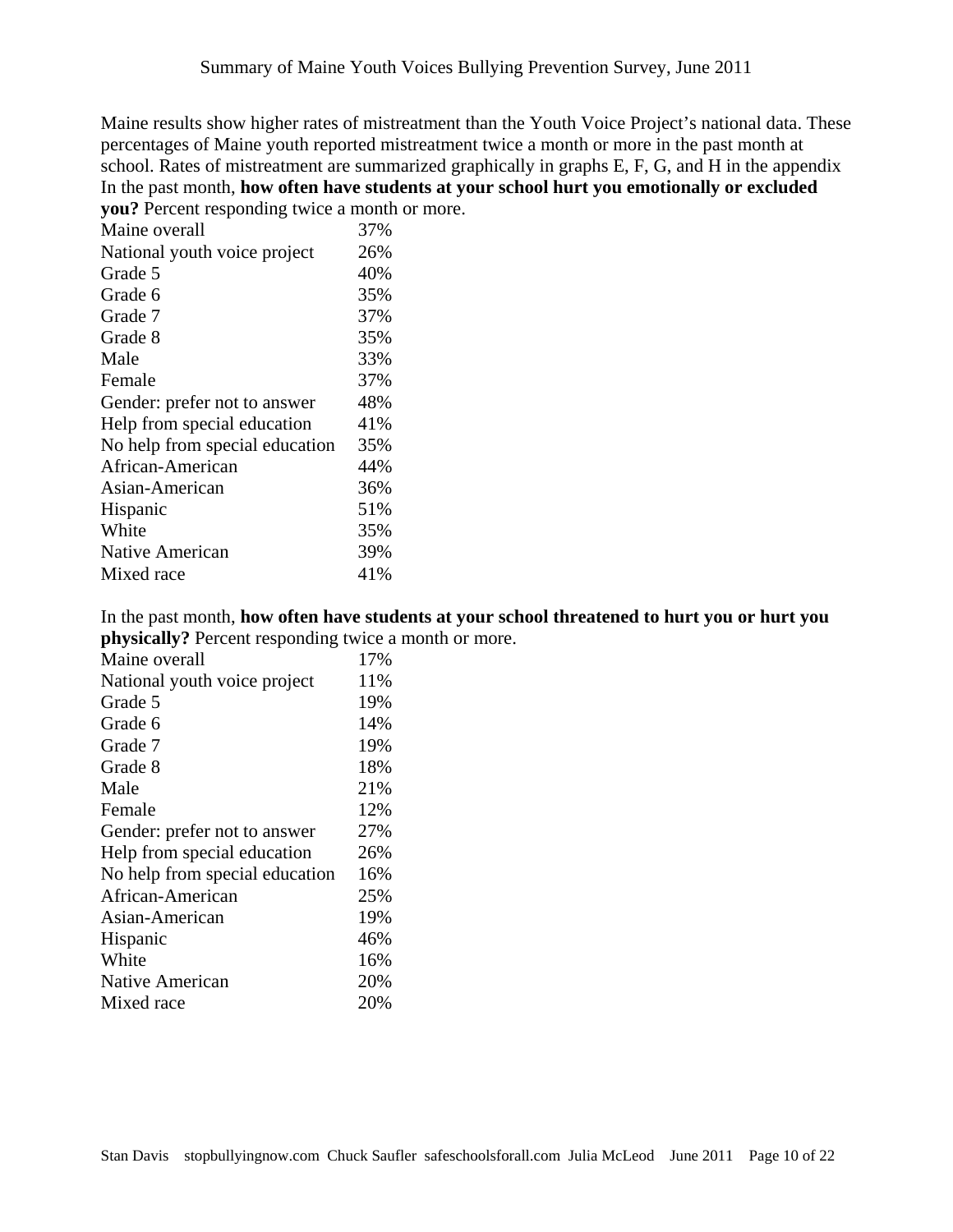Discussion: there are dramatic differences reported in mistreatment rates for African-American, Hispanic, and Native American youth compared to White youth. Males are more likely to report physical mistreatment than females, and females are somewhat more likely to report being hurt emotionally or excluded than males. Youth in special education are much more likely to report mistreatment (especially physical mistreatment) than youth not receiving special education services. The graphs in the appendix will be useful in clarifying these patterns.

# **When other students teased, hit, threatened, or excluded you, did you tell an adult at school? When you told an adult at school, what happened?**

This series of questions helps us judge a school's responsiveness to reports of peer mistreatment. We learn to what extent mistreated students are telling adults and what happens when they do tell adults. Youth perceptions of fairness or unfairness of discipline interventions influence their willingness to report negative actions. These perceptions influence the way young people interpret disciplinary action. Gathering youth perceptions of the fairness and effectiveness of disciplinary interventions helps schools to evaluate their efforts in using consequences to deter mean peer behavior. The Youth Voice Project found dramatic differences between schools based on young peoples' answers to this question. Clearly students' perception of a school's disciplinary interventions is important to their feeling of safety. The Wingspread Declaration summarized these themes in this way: *"Based on current research evidence, the most effective strategies for increasing the likelihood that students will be connected to school include…applying fair and consistent disciplinary policies that are collectively agreed upon and fairly enforced."*(emphasis added)

When other students teased, hit, threatened, or excluded you, did you tell an adult at school? Of those who were mistreated, percent who told an adult.

| Maine overall                  | 38% | (Range of Maine schools surveyed 29%-41%) |
|--------------------------------|-----|-------------------------------------------|
| National youth voice project   | 33% |                                           |
| Grade 5                        | 61% |                                           |
| Grade 6                        | 48% |                                           |
| Grade 7                        | 36% |                                           |
| Grade 8                        | 29% |                                           |
| Male                           | 37% |                                           |
| Female                         | 39% |                                           |
| Gender: prefer not to answer   | 38% |                                           |
| Help from special education    | 52% |                                           |
| No help from special education | 36% |                                           |
| African-American               | 38% |                                           |
| Asian-American                 | 43% |                                           |
| Hispanic                       | 36% |                                           |
| White                          | 40% |                                           |
| Native American                | 56% |                                           |
| Mixed race                     | 34% |                                           |

Discussion: Maine students who were mistreated reported being more likely than students in the national YVP sample to seek help from adults. This was especially true for younger grades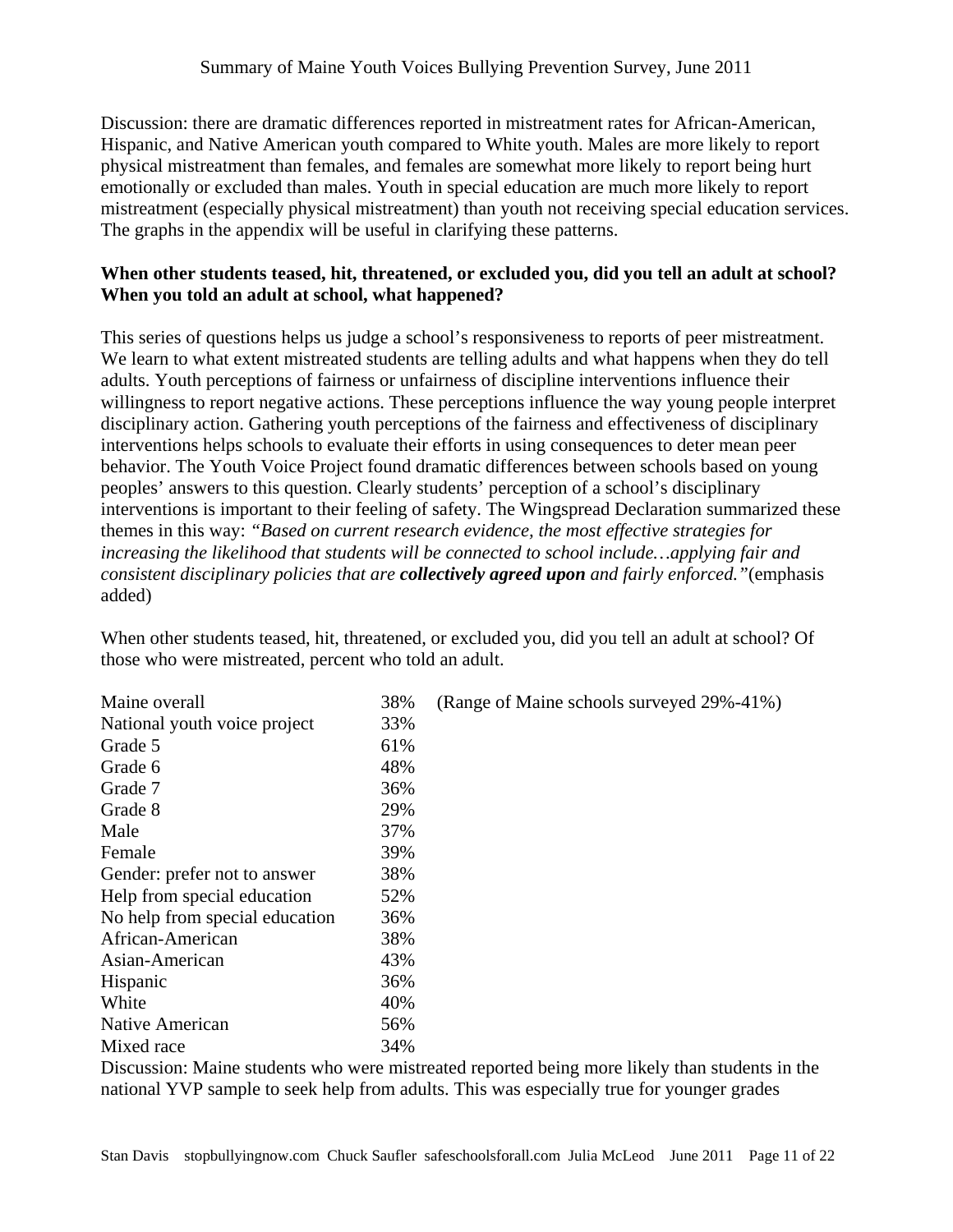represented, for youth in Special Education, and for Native American and Asian-American youth. There does not seem to be a gender difference in this response.

| When you told an adult at school, what               |            |              |                              |                                                                                                                |
|------------------------------------------------------|------------|--------------|------------------------------|----------------------------------------------------------------------------------------------------------------|
| happened? See graphs I, J, K, and L in the           |            |              |                              |                                                                                                                |
| appendix for a graphic illustration of these results |            |              |                              |                                                                                                                |
|                                                      | I told and | I told and   | I told and things got better |                                                                                                                |
|                                                      | things got | there was no |                              |                                                                                                                |
|                                                      | worse      | change       |                              |                                                                                                                |
| Maine overall                                        | 23%        | 36%          | 42%                          | Range of % saying things<br>got better after telling adult<br>at school-<br>Maine schools surveyed:<br>17%-55% |
| National youth<br>voice project                      | 27%        | 35%          | 38%                          |                                                                                                                |
| Grade 5                                              | 30%        | 20%          | 50%                          |                                                                                                                |
| Grade 6                                              | 19%        | 27%          | 54%                          |                                                                                                                |
| Grade 7                                              | 26%        | 39%          | 35%                          |                                                                                                                |
| Grade 8                                              | 24%        | 47%          | 30%                          |                                                                                                                |
| Male                                                 | 21%        | 36%          | 43%                          |                                                                                                                |
| Female                                               | 22%        | 37%          | 41%                          |                                                                                                                |
| Gender: prefer<br>not to answer                      | 30%        | 32%          | 38%                          |                                                                                                                |
| Help from<br>special<br>education                    | 27%        | 32%          | 41%                          |                                                                                                                |
| No help from<br>special<br>education                 | 22%        | 38%          | 41%                          |                                                                                                                |
| African-                                             | 44%        | 33%          | 22%                          |                                                                                                                |
| American                                             |            |              |                              |                                                                                                                |
| Asian-American                                       | 29%        | 7%           | 64%                          |                                                                                                                |
| Hispanic                                             | 44%        | 22%          | 33%                          |                                                                                                                |
| White                                                | 21%        | 37%          | 42%                          |                                                                                                                |
| <b>Native</b>                                        | 21%        | 50%          | 29%                          |                                                                                                                |
| American                                             |            |              |                              |                                                                                                                |
| Mixed race                                           | 33%        | 38%          | 29%                          |                                                                                                                |

Discussion: Maine schools did somewhat better overall than the Youth Voice Project. Overall, more Maine students reported a positive outcome from telling adults at school about what was done to them than in the national sample. This rate of positive outcome, though, still falls below 50%, indicating that Maine's schools have work to do to become more responsive to student reports of mistreatment. African-American, Hispanic, and Native American youth reported dramatically lower rates of positive outcomes after telling adults at school about what others did to them. Youth who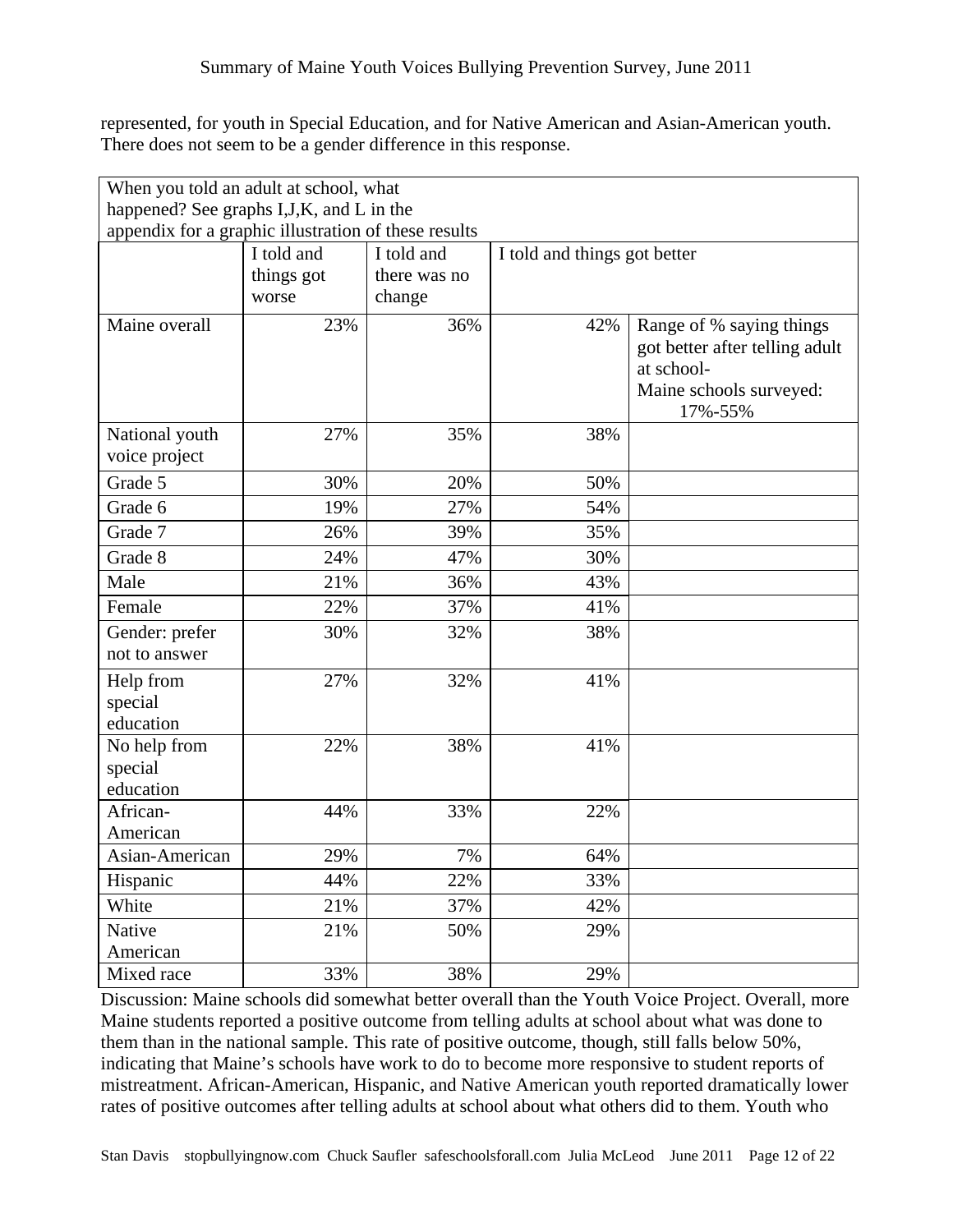did not indicate gender reported a somewhat lower rate of positive outcomes if they told an adult. Youth in special education, the third group reporting a higher frequency of aggression toward them compared to the overall school population, reported an equal rate of positive outcome after seeking adult help as did youth not in special education, which is a positive indicator of responsiveness.

# **Positive actions by peers**

We asked young people what their peers had done that helped them. Here are some of their answers, chosen to reflect the results of the Youth Voice Project survey, in which almost 3,000 mistreated youth said that they benefited from peers who connected with them and supported them more than they benefited from peers confronting bullying youth. Some youth wrote about the painful experience of *not* receiving peer support, as described in this way by one student: *"No one has ever stood up for me when I'm made fun of. Some people who are RIGHT THERE don't do anything but watch. No one has ever tried to stop someone hurting me, not even who I thought was my bff."* Others wrote about positive actions by peers:

- A student went on my side and helped me ... not by talking to the student, but just by being there for me.
- My friends explained to me that these people are not worth thinking about and they are very supportive
- The only student that helped me was my best friend. She hung out with me all day and said they are wrong and stuff like that. If I was hurt, she would go tell a teacher with me. When she spent time with me, I felt more important and that I could trust her.
- When I told my friends about getting bullied about my drawings they told me to keep drawing what I wanted to draw. They said that they didn't care what I drew and to keep drawing my favorite things and I have been ever since. After they did that the person still kept bullying me but I ignored them until they finally stopped.
- I'm not usually teased, hit, threatened, and well yesterday when I got kicked out of my volleyball team for no reason I talked to my other friends who all agreed that the person who kicked me out was being mean.
- Other students would cheer me up. When things like that happen it's good to have someone to talk to that you can trust.
- Well, it didn't really bother me that much, because we often tease each other a little more roughly than other kids, so I wasn't hurt emotionally or physically. It really bothered me when I was teased by being called lesbian or comments about my gender the most, then my friends were really supportive.
- I felt like someone cared and the person that did it got in trouble because the person helping me told on them

Many youth in our survey wrote about what they did for others and what happened when they did that. Here are some examples of positive actions by Maine youth, who can serve as positive examples:

# *What have you done to help someone who was mistreated or who was alone? What happened when you did that?*

- A kid at lunch was sitting alone and I came over and sat and all my friends came too.
- Do you want to play with us? They play with us
- Encouraged them and told them it would be ok.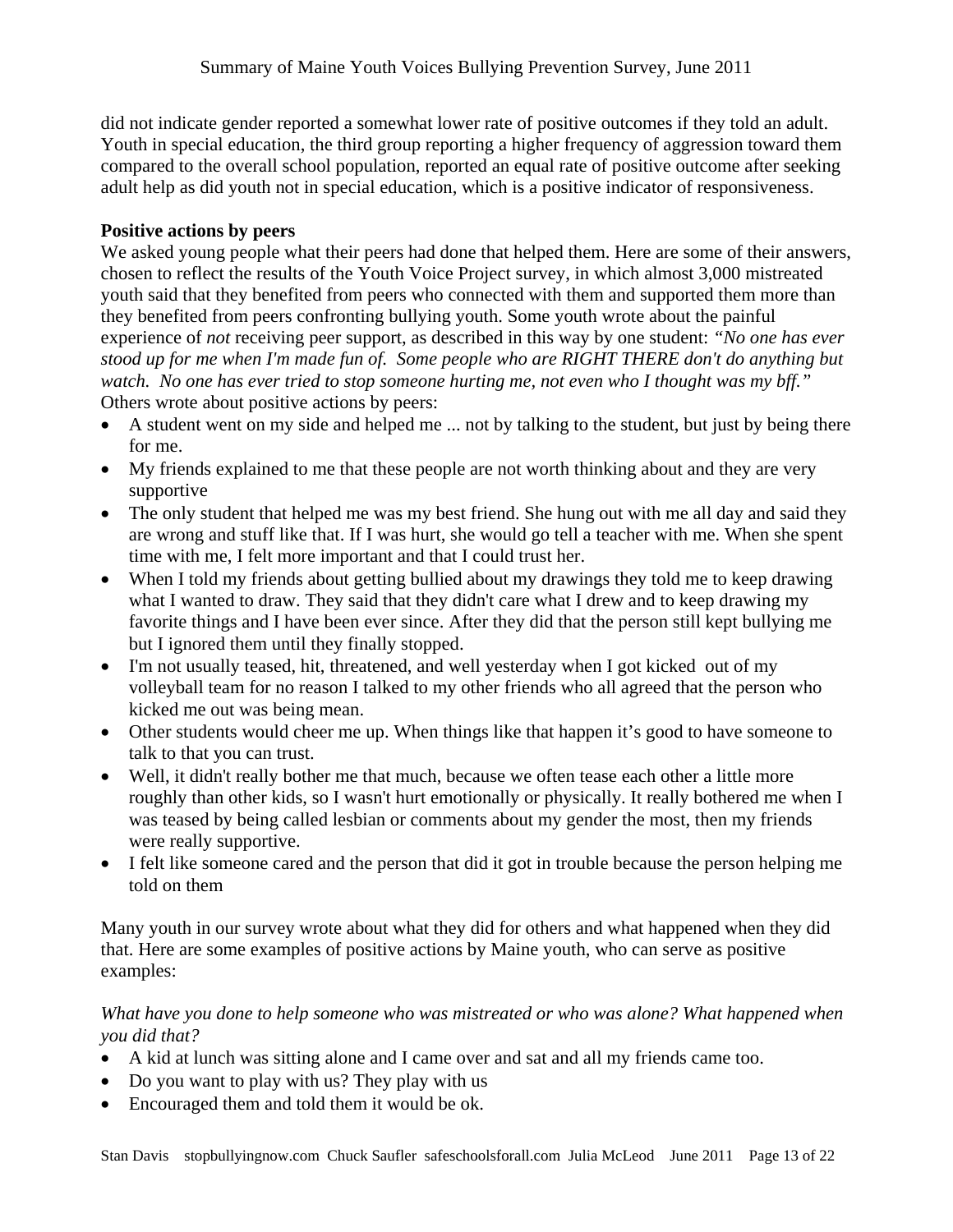- I ask them if they want to work with me if they look alone, or if it is a friend will try to cheer them up and tell a joke which makes them laugh so they feel better and join me with my friends. I also will smile at people who look lonely!!!! :) :)
- I asked a girl in our class who came from Italy to come over and play with us, and she did come and played with us.
- I brought my best friend and my new friend in to the guidance teacher because my best friend was excluding my new friend and making her feel really bad! They are now best friends and get along with their differences
- I comforted them because they were alone and I made them happy
- have included somebody into my group in a class because they were alone and didn't know how to ask to be in somebody group. They accepted the invitation and joined our group. None of the group members showed negativity towards my choice.
- I have just let them talk to me about it so they will let it out instead of doing something rash that they might regret later.
- I have made friends with new people who seemed to be a bit timid, and now I have a few really good, close friends out of that.
- I help someone who was alone and seemed to need someone to hang out with for a bit, I decided to leave my group and friends for a bit and hang out with the lonely person. When I did that the person that was lonely thought it was nice of me to do so and my friends even joined up with us and we became friends and now she joins us at recess to hang out with us.
- I joined peer helpers to help people that need a friend or need some help with their disabilities. I feel like it is a great way to show your kindness to other people and a great way to make some new friends! I have played games with this person and just simply talked with them. It has been fun!
- I've tried to comfort them and make them feel better. This has lead to either a blooming friendship or a comfort zone for the person who I was defending.
- Made them be my friends and ask do you want to come and chill with us?
- My friends tried to ditch someone and I said no, and waited for him.
- I went over and talked to them and we became closer and she felt better
- If they were alone I would go over and talk to them and ask them what's wrong and bring them over with me and my friends.
- When I saw someone that was really upset or all alone I would go up to them and ask them what made them sad? When I did that they were really glad to tell me what their problem was.
- I asked them if they wanted to come into my group and after they did they were having fun
- I asked them if they wanted to sit with me at lunch and we became friends.
- I became friends with a student that not a lot of people seemed to like. We became good friends and we hang out a lot. He seems to be happier now that he has a good friend.
- I went and talked to them and told them everything was going to be alright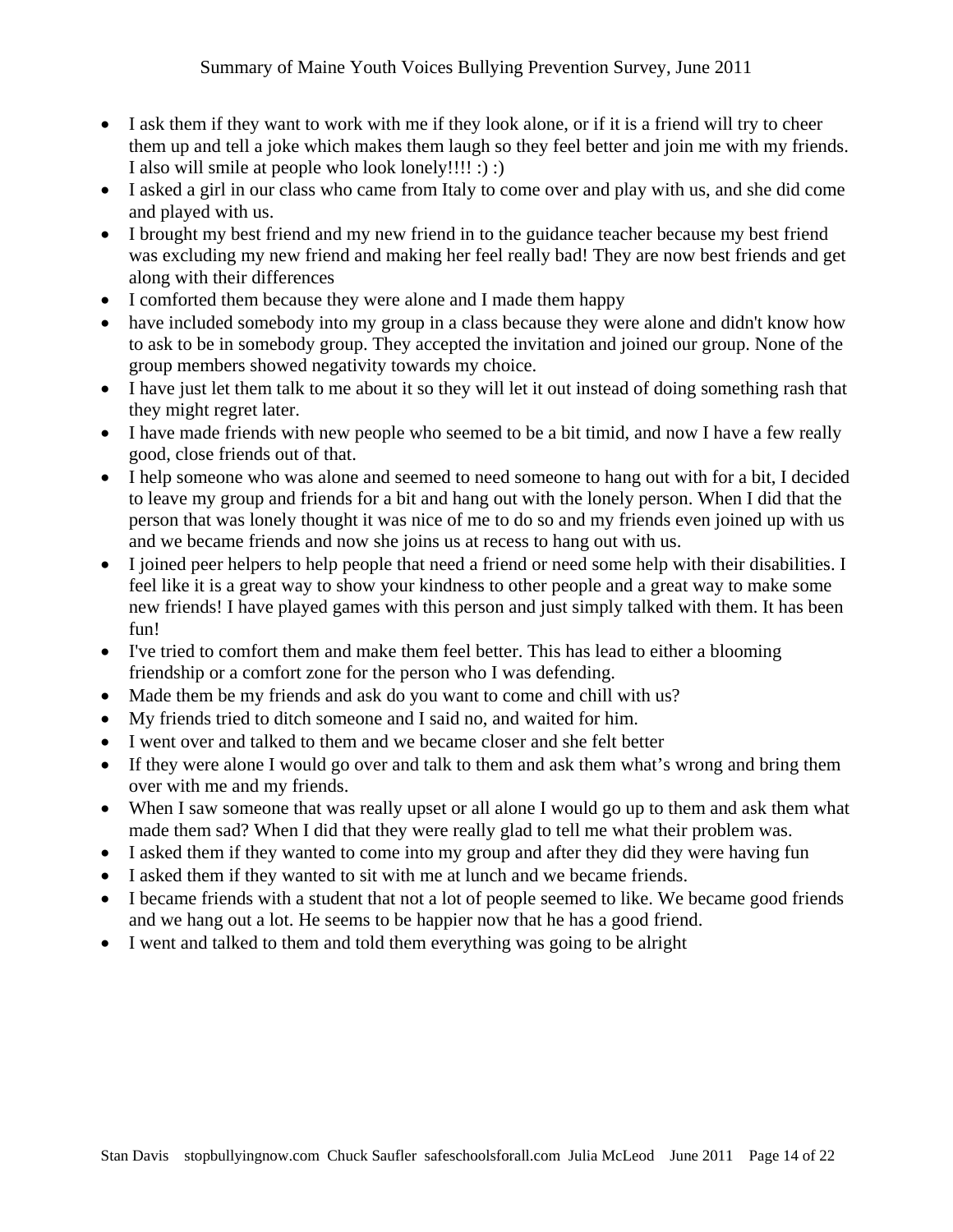#### **Overall summary**

#### **Strengths:**

Students responding to our surveys said that most of the Maine schools surveyed had significant protective factors. More than 3/4 of youth in most of the schools said they perceive discipline to be fair. More than 9/10 of students surveyed said that they have a positive connection with at least one adult at school. Maine schools were reported to do better in building a sense of belonging for students and a sense of being valued and respected at school compared with the average of the 31 schools in the national Youth Voice Project survey. Maine students reported somewhat more likelihood of a positive outcome if they told an adult at school about mean peer behavior, compared to the national Youth Voice Project survey. Youth in special education reported themselves more likely than youth not in special education to have positive connections with adults at school, and to experience positive outcomes if they told an adult at school about mean behavior.

Youth responding to this survey reported strong positive values. First, Maine youth surveyed stated clearly, by substantial majorities, that they want adults to take action to stop a wide range of peer mistreatment. Second, large majorities of Maine youth told us that they believe students should tell adults about most negative peer actions. Third, a large majority of Maine youth indicated through their text responses that they have acted supportively toward isolated and mistreated peers. These findings can be the foundation of a peer norms campaign by and for Maine's teens.

### **Needs:**

Maine youth report higher rates of relational and physical mistreatment than do the youth in the national Youth Voice Project study. This finding parallels other recent Maine survey findings indicating that Maine youth are more likely to report being bullied than the national average.

Minority youth, youth who chose not to indicate gender in this survey, and youth who get special education services reported an increased likelihood of being the targets of both relational and physical aggression compared to the survey group overall, with marked increases in physical aggression toward these groups. African-American, Hispanic, and Native American youth reported less connection with adults and with their school than White youth and reported that telling adults was less likely to lead to positive outcomes compared to White youth. These indications of bias are strengthened by our overall finding that almost 4 in 5 Maine teens surveyed reported hearing biased language at school once a week or more often, and that 1/4 of youth reported hearing or witnessing name calling based on race, sexual orientation, or disability weekly or more often at school. These findings indicate that Maine's schools – and Maine as a society – has work to do in reducing bias.

While rates of youth telling adults about mean peer behavior and the likelihood of positive outcomes for youth who tell adults about what others have done to them are slightly better than the national YVP findings, a majority of mistreated youth said they did not tell adults at school about what was done to them. Similarly, a majority of mistreated youth who told an adult at school did not report that things got better afterwards. These findings indicate that work needs to be done in developing and implementing telling school cultures and positive responses by schools in the event of mean peer behavior.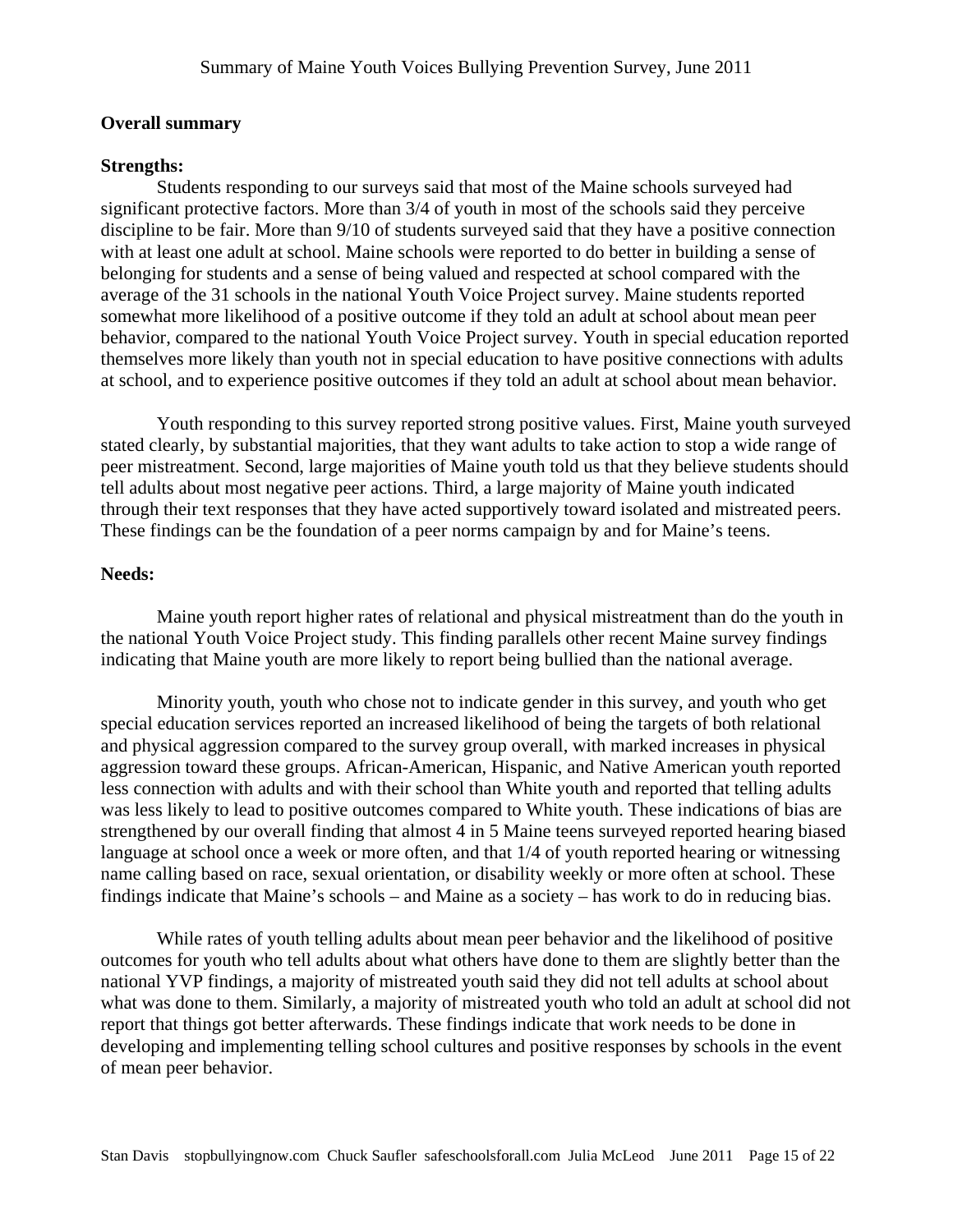### **Future plans:**

This survey to date has focused almost exclusively on the middle school grades. We plan to make the survey available again in the fall to High Schools and would like to extend the survey to more students in Maine in grades 4-12, so further information can be collected, so schools can compare their functioning with the composite figures, and so schools can collect this data annually to track efforts to maintain program strengths and supplement areas of weakness.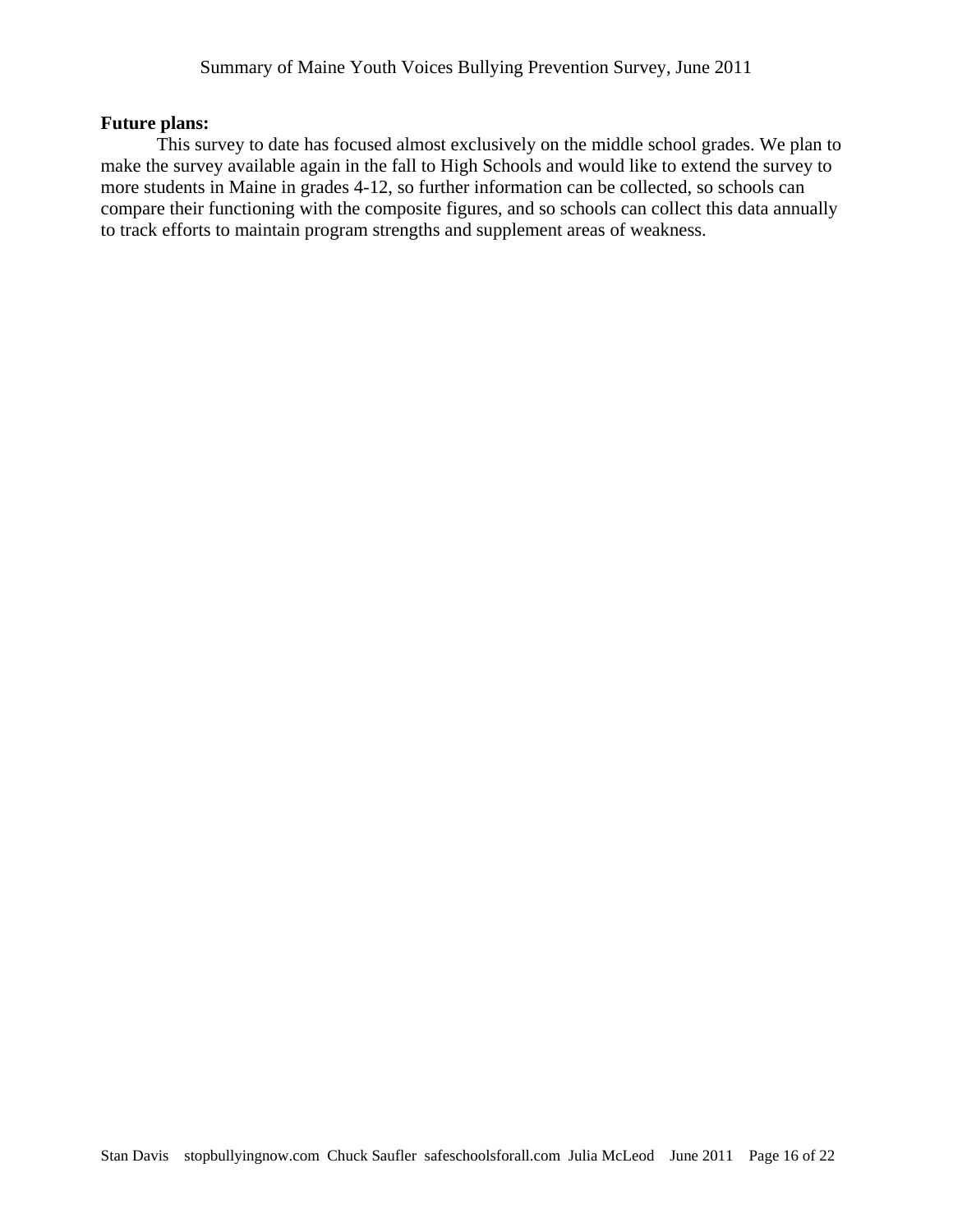# Summary of Maine Youth Voices Bullying Prevention Survey, June 2011







**Gender (1)**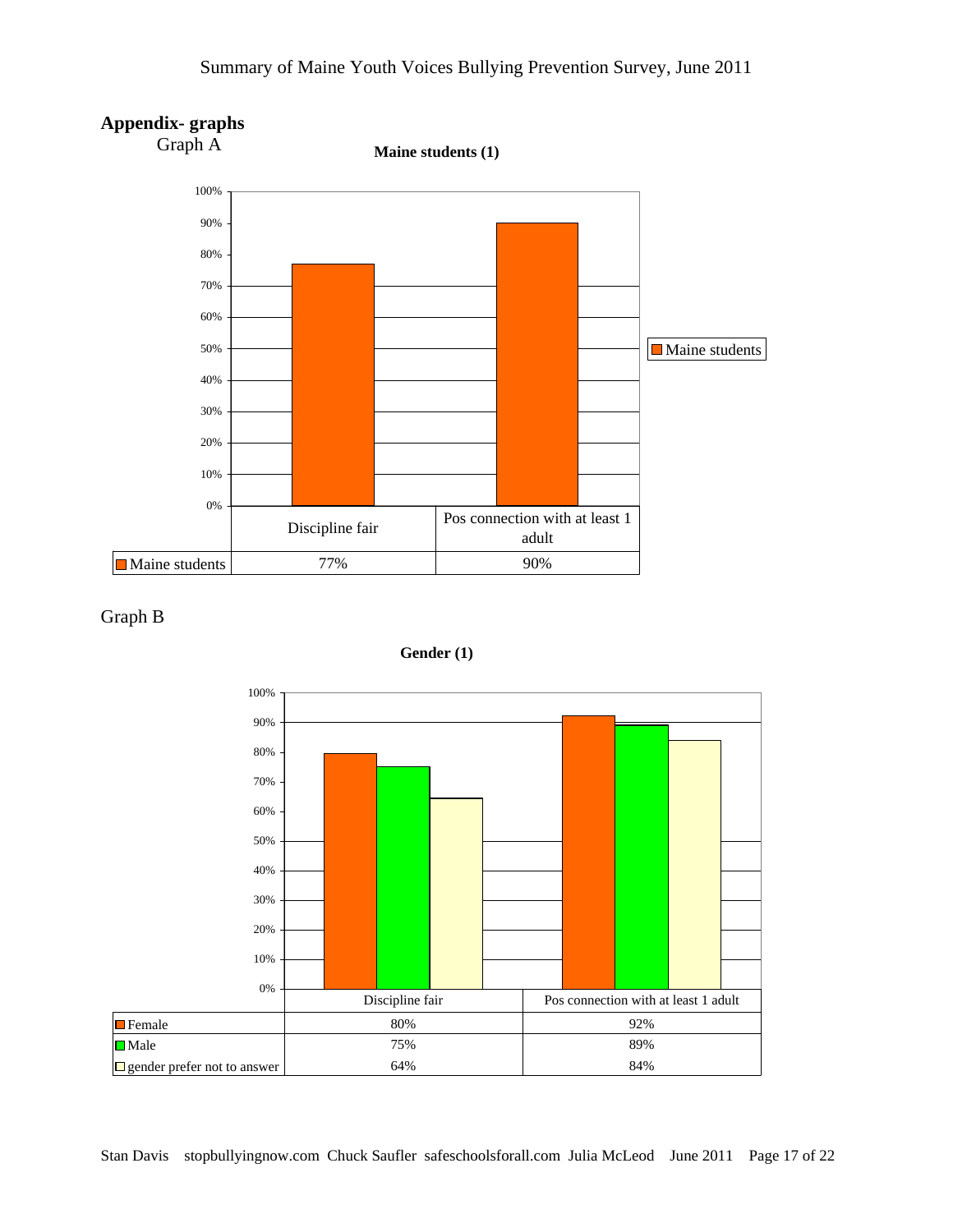



#### **Racial comparisons part 1- Maine**

### Graph D



#### **Special education regular education comparison (1)**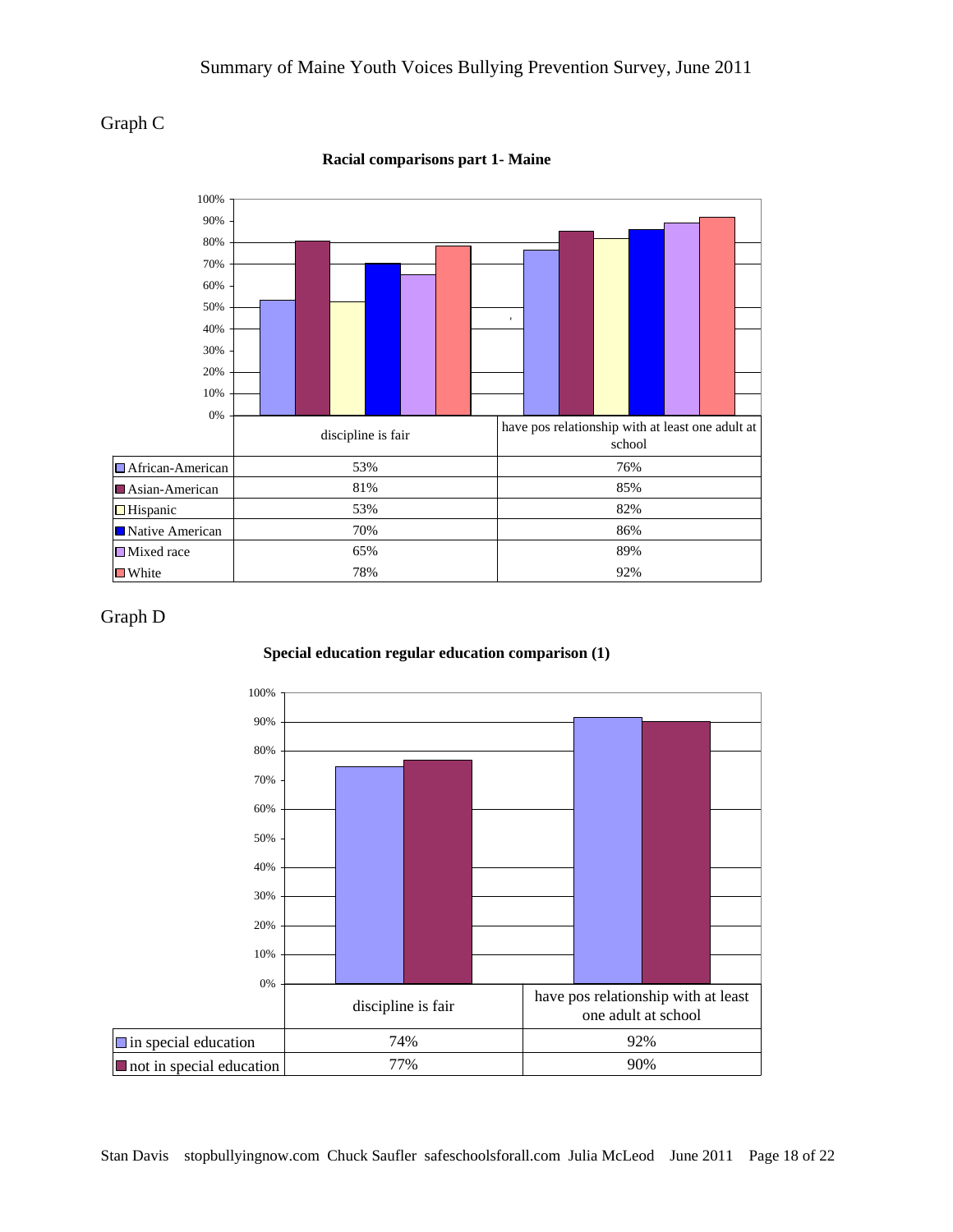## Summary of Maine Youth Voices Bullying Prevention Survey, June 2011



**Maine students (2)**



#### Graph F



**Gender (2)**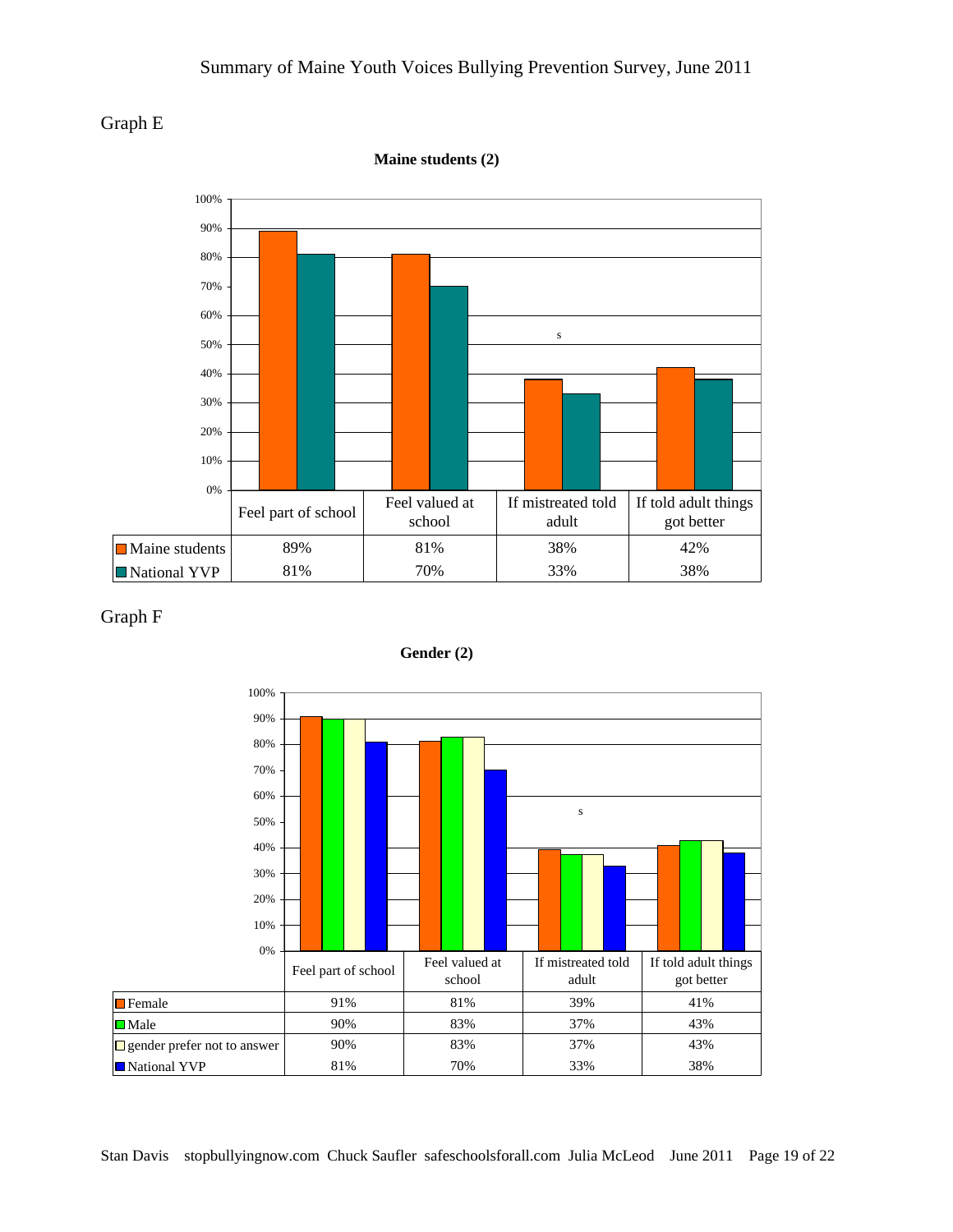# Graph G



#### **Special education regular education comparison (2)**

### Graph H

#### **Racial comparisons part 2- Maine**

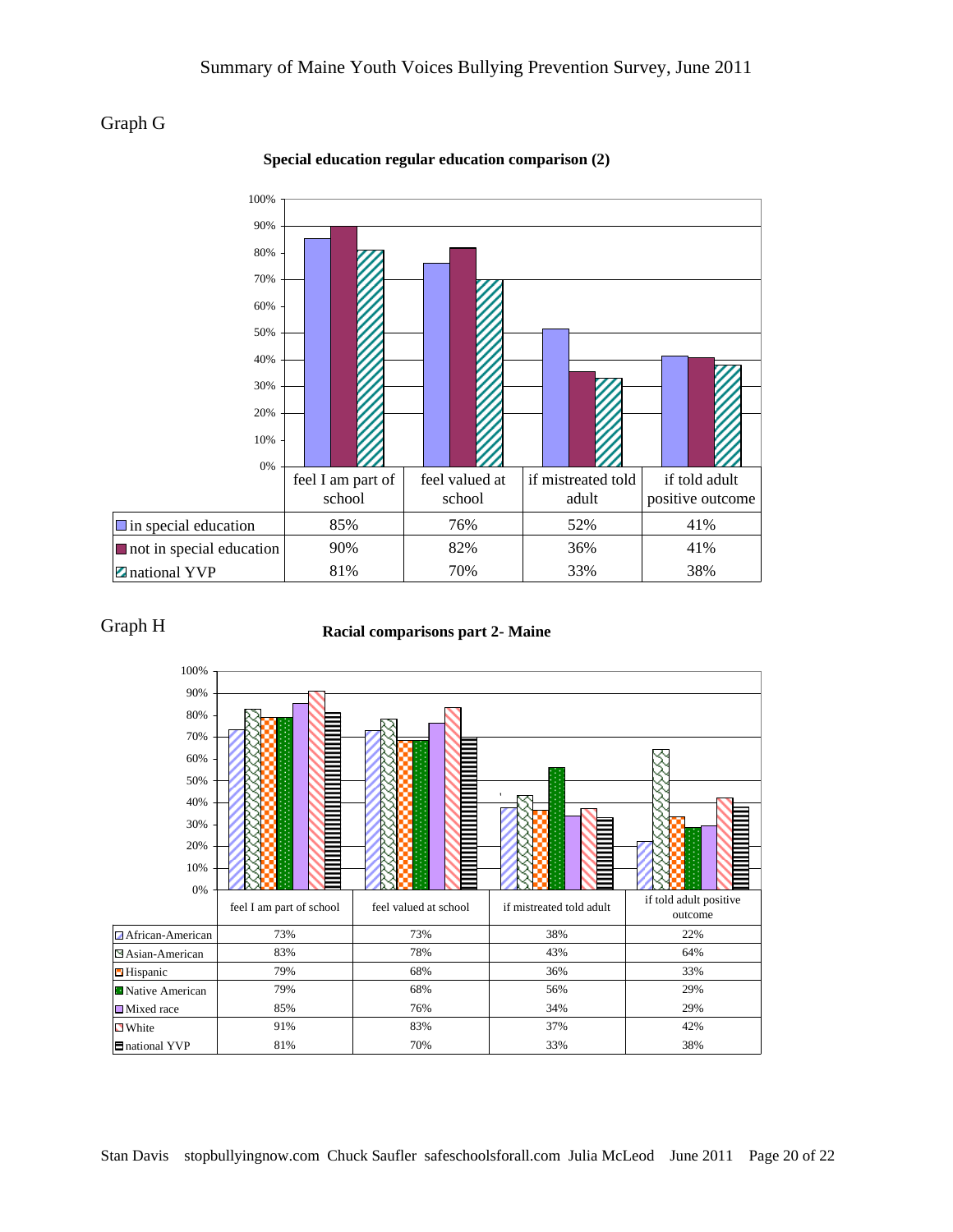

Graph I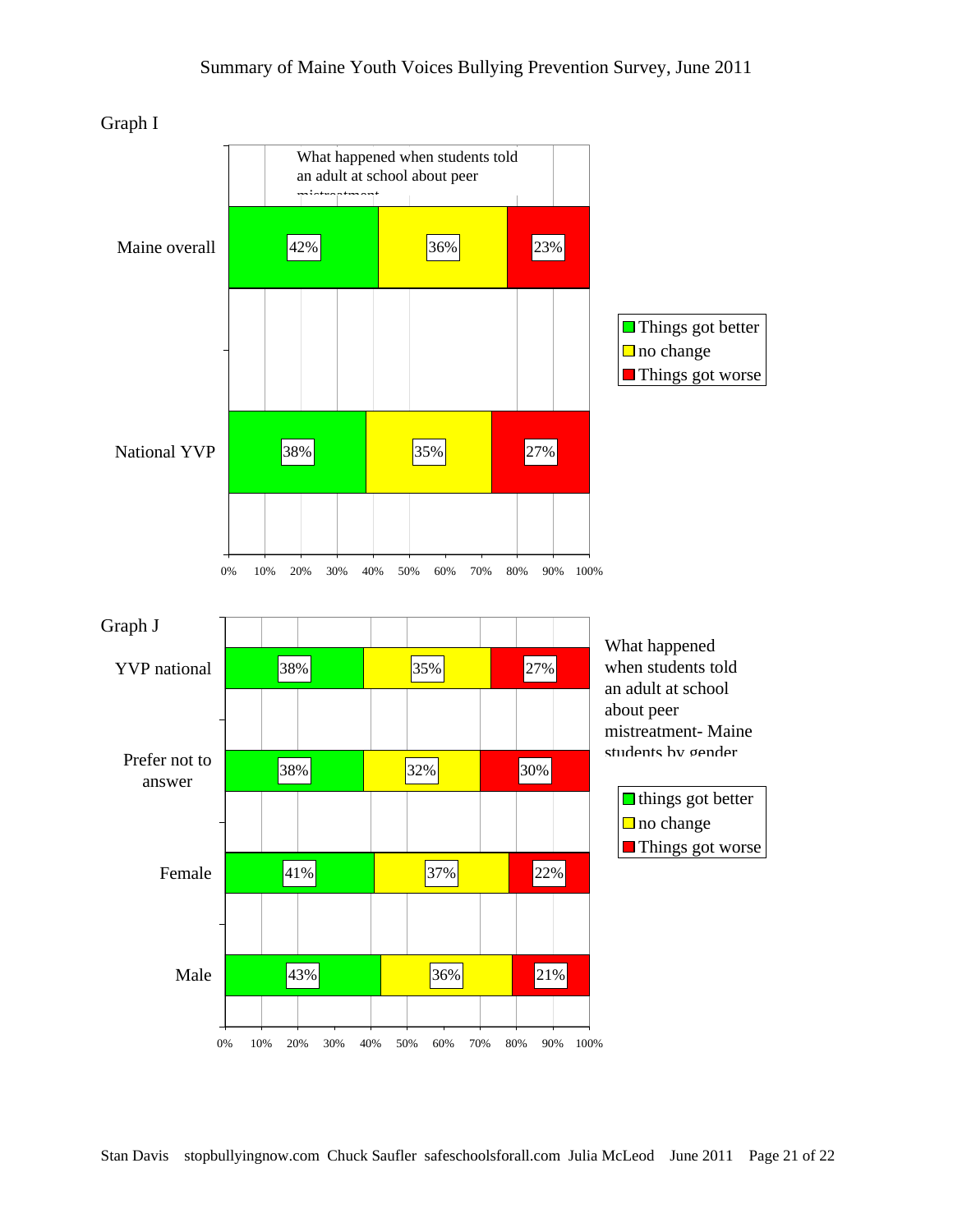Graph K

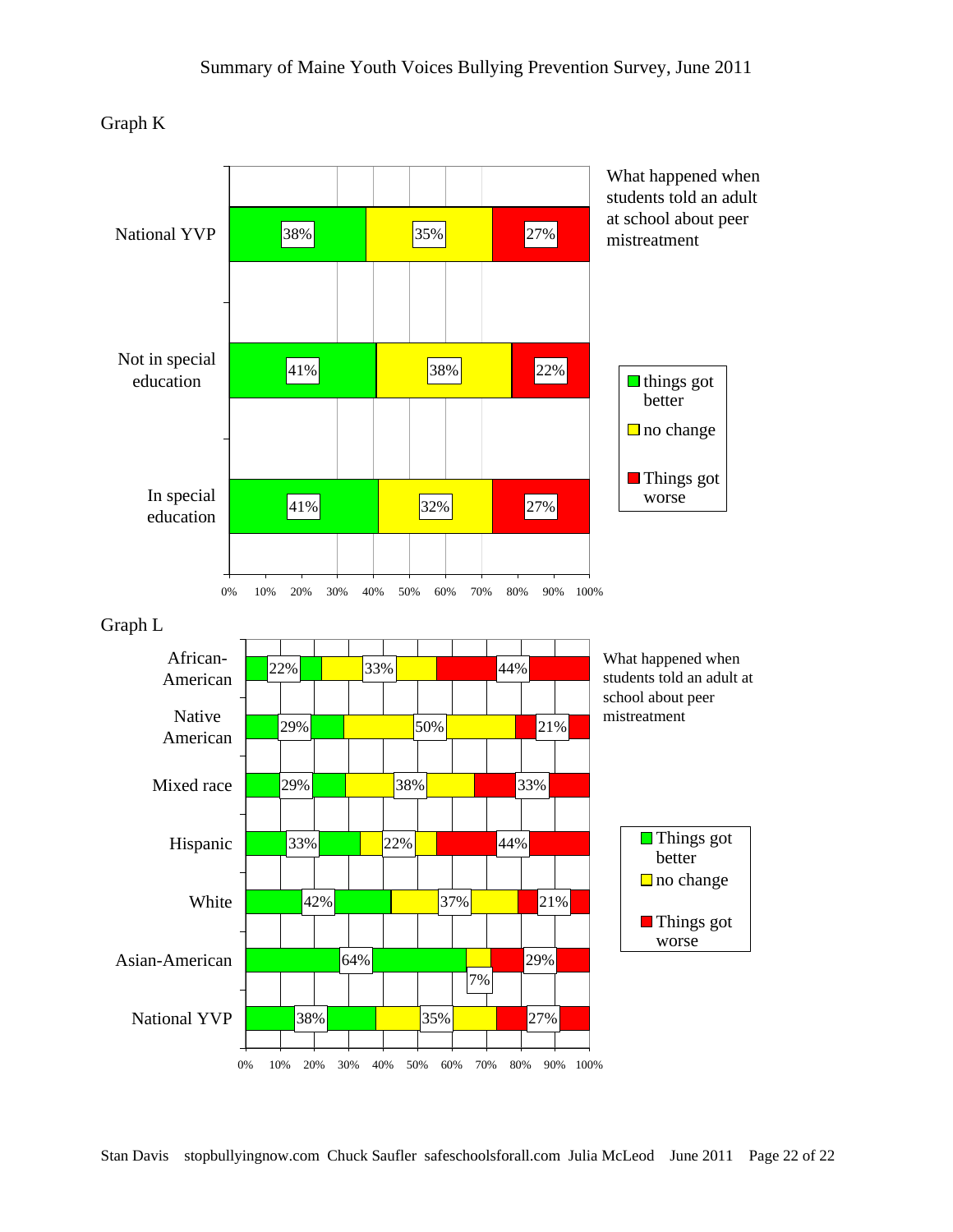## **Why use data? Which questions should we ask? How can data help school staff implement successful interventions?**

Without ways to measure the effectiveness of any school program, we cannot know how close we are to achieving our goals. Without data in the beginning of an intervention, we cannot tell whether school actions are already working, nor can we tell what changes are needed. In schools where staff are already doing well in key areas of bullying prevention, we risk disregarding their good work and lowering staff buy-in by adding interventions that are not needed. In schools where significant changes or improvements are needed, we risk overlooking our most crucial needs and instead implementing interventions that consume time and money without fixing the problem. Without collecting ongoing data, we will not know if our efforts are leading to improvements for students.

Many kinds of data can assist in building safe and accepting schools, including disciplinary data, qualitative data gathered from focus groups and discussions, observational data, and data from anonymous surveys. This article will discuss why we should use anonymous online surveys, what questions we should ask, and how we can use the data we collect to build buy-in, improve effectiveness, and encourage positive youth culture. Specific suggestions will be given for analyzing and using data from each question in the survey.

We can examine our school's functioning by comparing our survey data to that of similar or nearby schools. In doing this, we should keep in mind that there may be demographic or local differences, which contribute to schools having different levels of connectedness, responsiveness, and mean behaviors.

#### **Why use anonymous online surveys?**

Anonymous online surveys give all students a voice. Since the surveys are anonymous, no student needs to fear peers' or adults' reactions to their statements, and responses can be more authentic.

Online survey data is easily disaggregated. We can analyze data to find out if youth of color and white youth have similar or different experiences of school. We can look at the differences and similarities between the experiences of females and males. We can assess the school experience of youth in special education and those who are not in special education.

Online surveys can be repeated to compare student answers to the same questions many years in a row. Looking at trends in these repeated surveys allows school staff to set goals and measure progress toward goals. We can look at schoolwide trends and follow the reports of a grade cohort as they move through our schools.

Online surveys can combine quantitative questions, which allow us to compare numbers and percentages, with qualitative questions, which allow youth to write in detail about their experiences. This combination of numerical and written data allows us to gather a multidimensional picture of what is going on in our schools.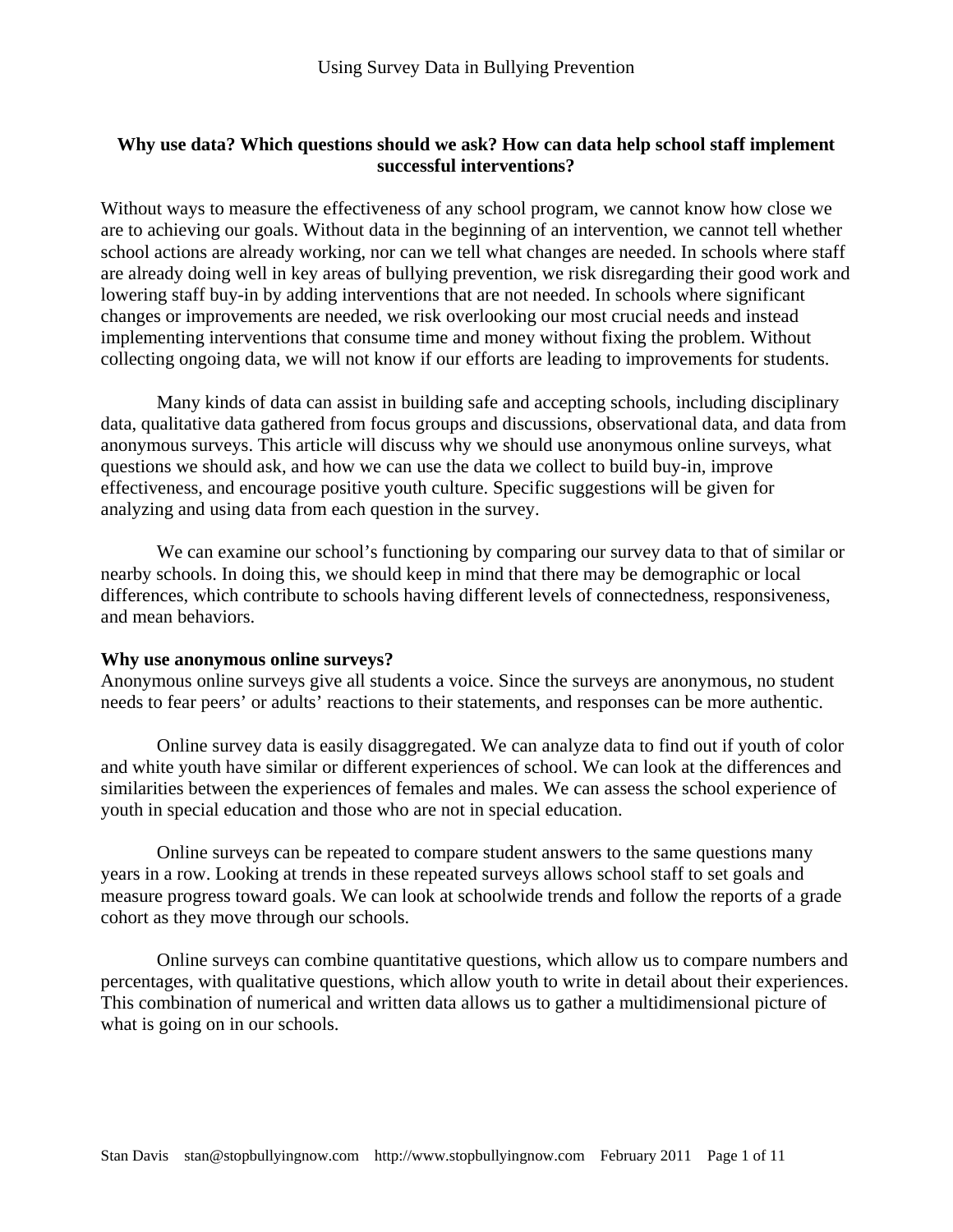## **Survey questions:**

The following is a discussion of how to use your survey data to guide bullying prevention interventions. The survey questions described here may not be identical to those used in your school, but the information provided should be helpful when the questions are focused on similar themes.

### **Sample demographic questions**

**What grade are you in? Are you male or female? Do you receive any help from special education? What is your racial and ethnic background?** 

Asking questions about demographics helps us identify how different groups within our schools experience school differently. You will see that answers to several survey questions are analyzed by gender, special education status and ethnic background. In schools with less than 20 students within any of these groups, answers should not be separated out to maintain anonymity and because there isn't enough data to make analysis meaningful. Additionally, for any data set of fewer than 40 students, you should be aware that data may not be reliable. Discovering that students in different categories, for example, lack connections with staff members can help staff focus attention on those groups to remedy the situation.

## **Do you believe the discipline system (rules and punishments) at our school is fair?**

Answers to this question indicate student buy-in with regard to discipline procedures and their perception of staff consistency in discipline. I suggest setting a goal of at least 80 percent of students answering "agree" or "strongly agree." The answers to this question can be analyzed by demographics to get a sense for how different groups experience the school discipline system.

We can increase the number of students who see discipline as fair by involving students in deciding about rules and expectations and by building consistency of staff action when rules are broken. We can involve students in advance in identifying which consequences are likely to be helpful when different specific rules are broken. We can work toward predictability of consequences based on behavior, so students know that the outcome of their behavior will depend on what they did, rather than on who they are.

## **How many adults at our school do you have a positive relationship with? That means they welcome you to school and you would go to them if you had a problem.**

A large body of research shows that youth who have positive connections with adults outside the family are more resilient – that is, they are less likely to be traumatized by negative events. In addition, developing research on the effects of social isolation or ostracism suggests that social isolation at school is uniquely damaging and that connections with both peers and adults are a key element in preventing harm. In the Youth Voice Project, Dr. Charisse Nixon and I found that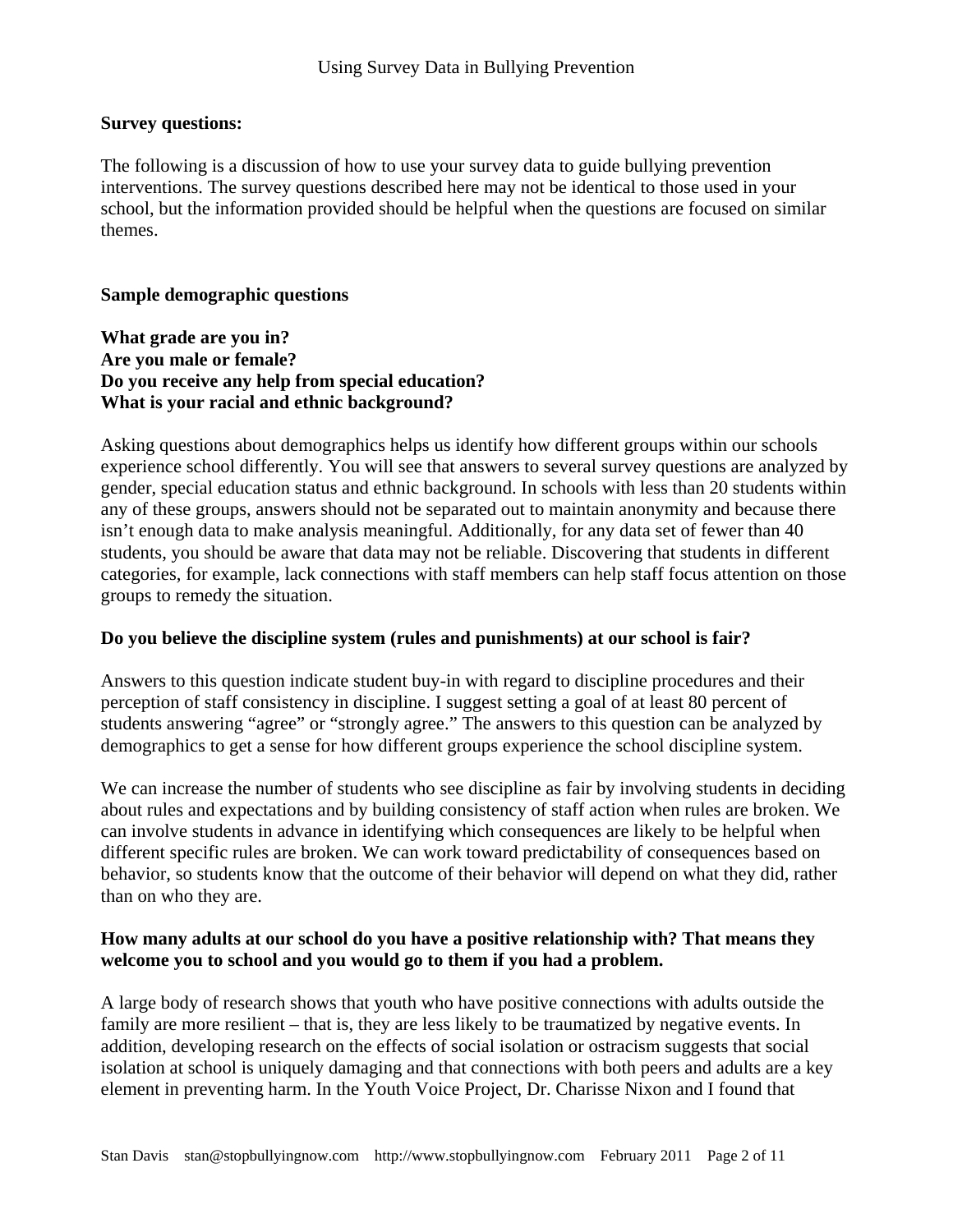## Using Survey Data in Bullying Prevention

elementary and middle school youth who said they feel they belong at school reported lower levels of trauma due to peer mistreatment. High school youth who said they were valued and respected at school also reported less trauma from peer mistreatment. Feeling connected to school staff is a key element to feeling a sense of belonging and of being valued and respected. Youth who feel connected to adults at school are more likely to seek help from adults if support is needed. Youth are also more likely to respond to efforts to change their behavior. For a summary of research on the positive effects of connectedness to school, see the *Wingspread Declaration* [Journal of School Health, http://www.jhsph.edu/wingspread/Septemberissue.pdf].

 I suggest schools set the goal of having 95 percent or more students report they feel connected to one or more staff members. This should also be our goal across subgroups at the school – for both males and females, for youth in special education and not in special education, and for any racial subgroups of sufficient size to allow meaningful comparisons. If a school has, for example, three youth of color, it will be difficult to calculate the percentage of those students who feel connected to school staff from a survey. In that case, surveys should be followed up with discussions with minority youth and their parents.

 If, as in a survey I did with a vocational high school in Maine, we find that nearly 100% of both male and female students report being connected with at least one adult at school, it is important that school staff identify which of their actions led to that positive result. This can be done by taking a look at text answers in the survey and through discussion with staff and students. Without clear identification of the formal and informal initiatives that have led to high levels of connectedness, there is a real risk that staff will respond to positive survey results by putting less effort into building connection with students because this is something the school has already done successfully. Progress should be monitored from year to year, even with schools that score high the first year.

 If survey results show significant discrepancies between the level of connectedness of subgroups differentiated by gender, race, disability or special education status, it is important to disseminate these results to staff and to find ways to address these inequities. One junior high school in Wyoming addressed the marked differences in reports of connectedness by subgroups. A follow-up survey the next year indicated that school staff had built stronger connections with minority youth and with youth in special education. When asked what they did to accomplish this positive result, most staff said they tried to be more present in the halls, work harder to build connection with every student, enhance their advisor-advisee program and show interest in students' lives. Their experience shows that when an administrator and school staff take responsibility for addressing inequities, consistent small actions can make a big difference. It is important to reflect on what has made a difference. When staff identify how they made improvements, it is more likely that they will maintain those improvements.

When the overall connectedness level with individual staff members is below 95 percent, we can employ two parallel strategies. We can work to increase connectedness with all students and we can identify individual youth who are disconnected and enhance their connection to school.

Many of the actions that lead to improvement for subgroups of students are also those that improve connectedness for all students, including greeting, showing interest in students' lives and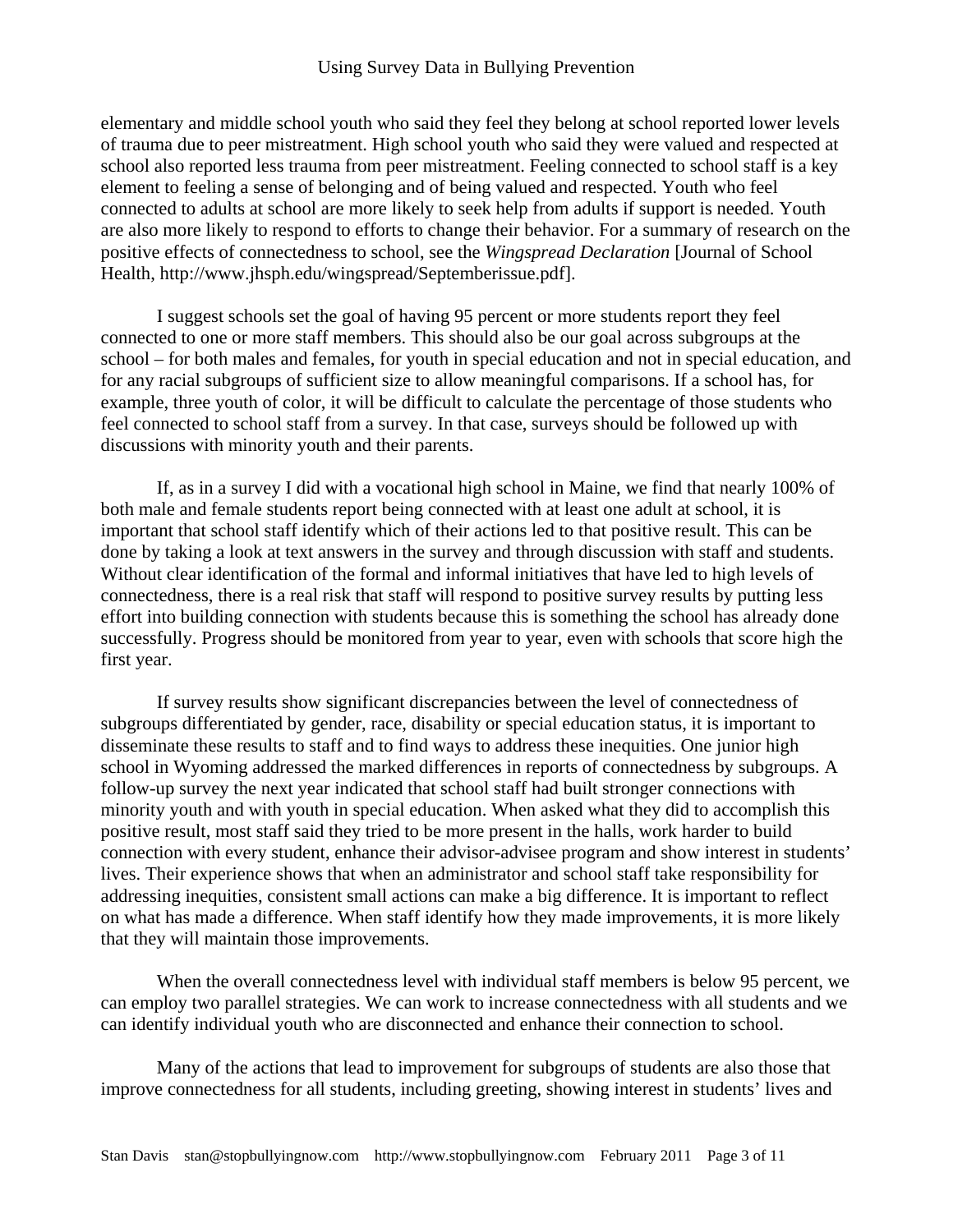thoughts, listening, learning and using names, structuring activity times to build connection and using frequent positive behavior feedback. Many of these interventions are simple and quick.

*"When we ask young people … how do you know a teacher or an adult in your school cares about you? The most frequent response was that the adult simply says hello and knows my name and greets me using my name."* (From Bonnie Benard: www.cde.ca.gov/ls/yd/tr/schoolconnectach.asp).

*"The 'meet and greet' that teachers do before class begins seems to be a critical benchmark for many students. They tell me how much it means when teachers hang out by the door saying 'Hello' and calling students by name. Furthermore, kids say that teachers who 'meet and greet' are the ones who also care about them personally, and this personal interest motivates them to do better in class." (From Partners in Learning: From Conflict to Collaboration,* by Carol Miller Lieber, quoted at http://www.teachervision.fen.com/teaching-methods/classroommanagement/6706.html.)

As quoted above, one of the most valuable interventions to build connectedness is one that we all know how to do. Yet how many staff members greet and connect with students on a regular basis? In two well-thought-of schools I visited, I spent hours observing in the halls, in the cafeteria and in other common areas. In both schools I rarely saw teachers initiate positive interactions with students. One school was grades K-5, the other was 6-8. In the middle school I visited, only one of the four adults on cafeteria duty used the time to talk with young people, ask how they were doing or praise positive actions. The other three adults walked around the cafeteria apparently looking for negative behavior to deal with. They did not initiate positive interactions with any student while I was observing. Increasing the frequency of greeting and other brief positive interactions is the easiest way to build connections. On the other hand, a high school I visited recently makes a conscious effort to have every staff member greet students at the beginning of the day, and wish students a good evening at the end. In this high school, 94 percent of students reported that they had a connection with at least one staff member. At another school I visited, staff discussed the idea that every child needs a H\*U\*G several times each day. H\*U\*G stands for "Hello, update, goodbye."

 We also build connectedness to school through activity times. Common interests and having fun together in a voluntarily-chosen activity builds connection with peers and adults. Working together in service projects also builds connection.

Other interventions that build a sense of connectedness for all groups include naming and formally valuing all subgroups, creating decorations and signs in school buildings that welcome all groups and asking adult representatives of different cultures, races, and religions to visit the school and tell us what they see when they walk the halls. These visits help us see what impact school decorations and practices have on people from diverse cultural and ethnic backgrounds. We can ask young people in different subgroups directly what helps them experience school positively. One middle school youth in an alternative program said, "I like it when teachers don't *assume* I need academic help just because I am in this program."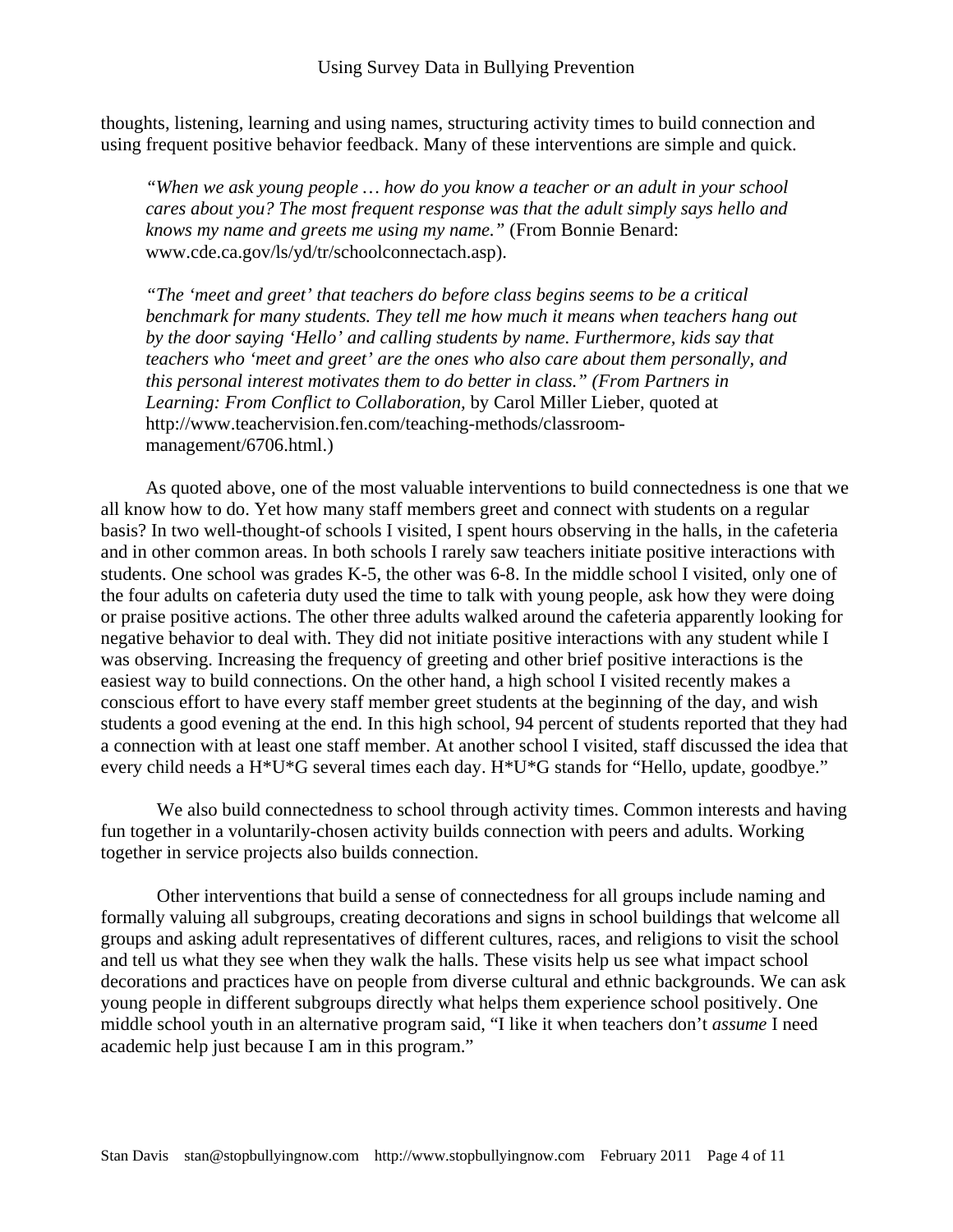In addition to increasing connection with all students, we can focus on individuals who lack connection to adults. We can start by giving teachers a list of all the students they teach and ask them to make a mark next to the name of each student who they have had a conversation with about something beside schoolwork in the last month. Similarly, we could ask them to mark the names of each student who they feel they have a strong relationship with. By doing this, we can identify those students who are on no teacher's list. At the same time, we can distribute index cards to all students and invite them to write down their own name and the names of adults at school who they would go to if they had a problem. Students who list no adults identify themselves as disconnected. We can also ask students to write on the back of the card why they feel connected to those particular adults. The index cards can be used in three different and complementary ways:

- We can work to connect with youth who identify themselves as disconnected.
- We can privately recognize the adults whose names come up over and over on young peoples' cards. Some of these adults, who may be bus drivers, school secretaries, playground or lunch monitors, teachers, paraprofessionals, counselors, or other school staff, build connections with and offer a listening ear to students school wide, and they may not know how important their actions are in building the health of the school community. Recognizing those adults' positive actions will help them continue their important work.
- We can disseminate to all staff a list of the actions that youth say build connectedness.

Once we have identified disconnected youth, we can attempt to build connection with them using a variety of interventions. With a silent mentoring program, a staff member commits to greeting and showing interest in a particular young person more often than previously. Staff may also increase the frequency of positive feedback and encourage disconnected youth to assist in classroom preparation and find a shared interest to pursue.

## **What do those adults do that helps you feel connected to school?**

Text responses to survey questions are also useful. They can provide specific descriptions of what youth see as positive staff interventions, which affirms adults' efforts, increases buy-in and helps us maintain effective actions. These text responses can help school staff see the positive effects of small actions of greeting, kindness and encouragement, and thus make them more likely to increase the frequency of those behaviors. Selected and de-identified responses can be published to staff. The side benefit of using these responses in this way is that youth see themselves as improving their teachers' professional behavior through their feedback, which may make students more likely to accept adults' feedback aimed at improving youth behavior.

## **Do you feel that you are part of this school? Do you feel valued and respected at school?**

These two parallel questions measure young peoples' connectedness with the entire school, not just with a few teachers. They let us identify the extent to which all students, and subgroups of students, feel part of the school, and to set goals and work toward connections.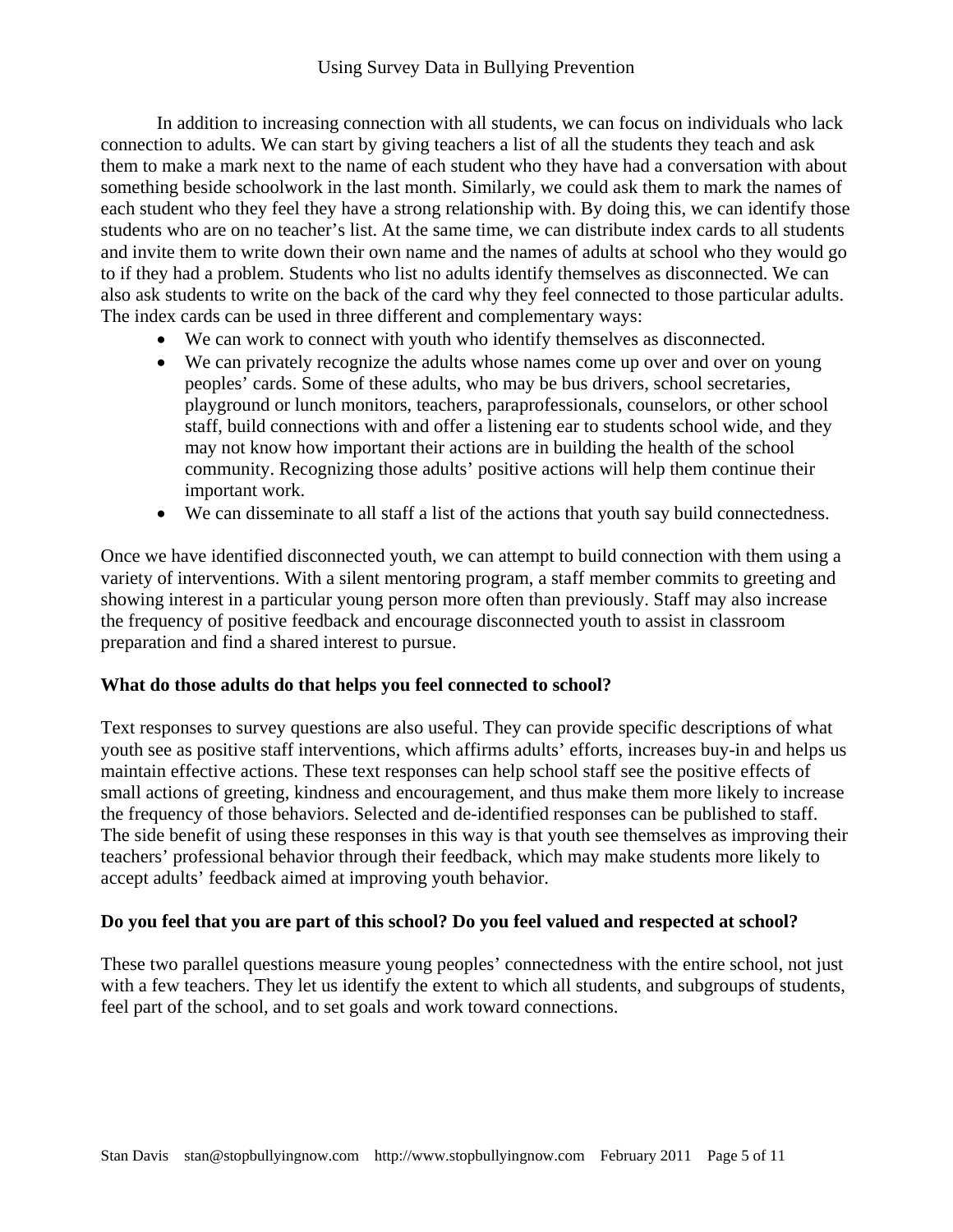## **What does our school do that helps all students feel safe and belong? What else would you like our school to do to help all students feel safe and belong?**

Text responses to these two questions let us give staff members feedback about the positive results of their actions and help youth suggest additional strategies. Some students will use these questions as an opportunity to commend specific staff members, and those comments should be conveyed to the specific staff person directly. Some students use these questions as an opportunity to criticize a specific staff member anonymously. I generally delete those answers.

## **In the past month, how often have you seen students do these things at school?**

In many bullying prevention efforts, survey data has focused primarily on the frequency and location of negative peer-to-peer behavior. Often, youth are given a definition of bullying and then asked to indicate how often they have been bullied, witnessed bullying or bullied others.

There are several problems with using frequency data as the **primary** indicator of the effectiveness of school programs over time. It is clear that the number of reports varies dramatically from survey to survey, based on the exact wording of the definition of bullying used. Many oftenused definitions of bullying ask youth to judge the intentions of the person who mistreats others to decide if a behavior is bullying or not. Sometimes youth are asked to make a judgment about the social status or popularity of a young person who mistreats someone else. Other times, survey respondents are asked to judge whether the victim was hurt by the behavior. These are all difficult distinctions to make with any certainty.

Additionally, before they even read the definition provided, youth have diverse, culturallyderived meanings of the concept of "bullying." Some youth will respond according to their own understanding of the word and not to the given definition. As we raise students' awareness of bullying, we may expand the range of actions which they label as bullying. If a follow-up survey shows an increase in the rate of bullying, we will have no way to know whether there is more peer mistreatment or increased awareness.

There is one additional problem with using even the best-gathered survey data about the frequency of negative peer behavior as the primary measure of the effectiveness of our work in bullying prevention. Schools are not the source of mean peer behavior. Today's youth are bombarded with negative behavior modeling during the time they spend watching and participating in electronic media away from school. Social cruelty of one kind or another makes up the content of many TV shows and movies they watch, the conversations they participate in on social networking sites and even the daily news. Some youth are exposed to cruelty of various kinds at home. Peer-topeer mistreatment surfaces at school because school is the only place where most young people spend large amounts of time with peers they do not like. The frequency of negative peer actions can increase over time for many reasons that school has little influence over. Yet, as has so often been the case in recent history, schools can and will be blamed when that happens.

Even if we move past asking about "bullying" and instead ask about the frequency of namecalling, rumor-spreading, hitting and other categories of behaviors, we still do not get a full picture of the *content* and *focus* of those actions. It is useful to know if youth at a school are seeing or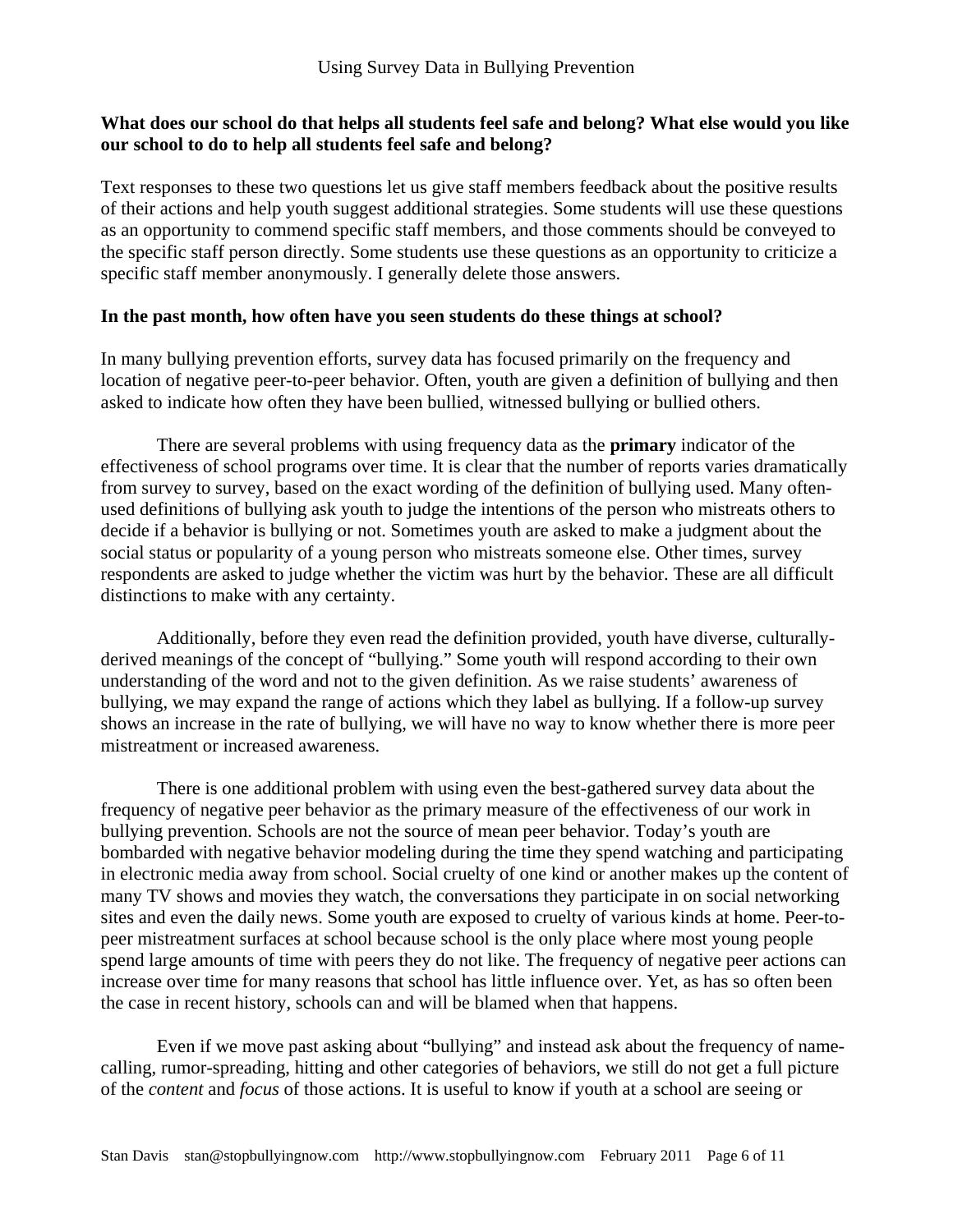hearing negative actions that focus on sexual orientation, disability, social class, race, high achievement or other categories. Asking about a wider range of more specific actions gives us a more complete picture. As I see it, asking all students whether they have *seen or heard* different behaviors, instead of asking whether they experienced or perpetrated the behavior, gives us the most comprehensive picture of what is going on at school.

Though measures of frequency should be accompanied with other survey questions, student observations are important, as is knowing what behaviors are common or uncommon in school. It is helpful to ask school staff which frequency ratings surprise them. Behaviors that are frequent *and* which have higher potential to harm should be targeted for improvement.

# **If students do these actions, what do you think staff should do? Options are:**

- **There should always be a fair consequence for this behavior to keep people safe**
- **There should be a fair consequence if this behavior is repeated**
- **Staff members should discourage the behavior**
- **Staff members should stay out of this unless they are asked for help**

We can survey both staff and students about how school staff should react to a wide range of specific negative peer-to-peer behaviors. The total percentage of youth choosing any of the first three options represents the number who think school staff should intervene to stop the behavior.

Basing discipline interventions on student and staff input increases buy-in. When students' responses to these questions indicate that 75 percent or more take potentially harmful actions seriously and want them stopped, we can feed that survey data back to young people so they are influenced by the positive norms of their peers. When fewer than 75 percent of youth think adults should act in the face of potentially harmful behaviors, this indicates a need for further education about the harm these behaviors can do.

There are generally four outcomes of this series of survey questions:

# **1. High differentiation, aligned with adults**

This is the ideal situation. In this case, students' answers are highly differentiated. This means that the percentage of students who want adults to take action is high for some behaviors and low for others. This shows that many students in these schools understand the difference between severe and less severe behaviors. If these responses are closely aligned with staff assessments of the potential harm of different behaviors, we can present discipline interventions to youth and families as a reflection of young peoples' values and their assessment of the potential harm of different behaviors.

# **2. High differentiation, not aligned with adults**

In this case, students answers are still differentiated, but they do not agree with adult opinions on the potential harm of behaviors. A sizable minority (or even a majority) of students may underestimate the impact of certain actions. For example, student ratings on what adults should do about indirect use of biased or hate speech (saying, "that's so gay" or "that's retarded" to describe a test, a coat or a TV show) may show that only 50-60 percent of students see this as a behavior that should be changed. In that case, rules and disciplinary interventions should be determined by adult assessment of the seriousness of a behavior and with relevant law and policy. In addition, we should build appreciation of diversity and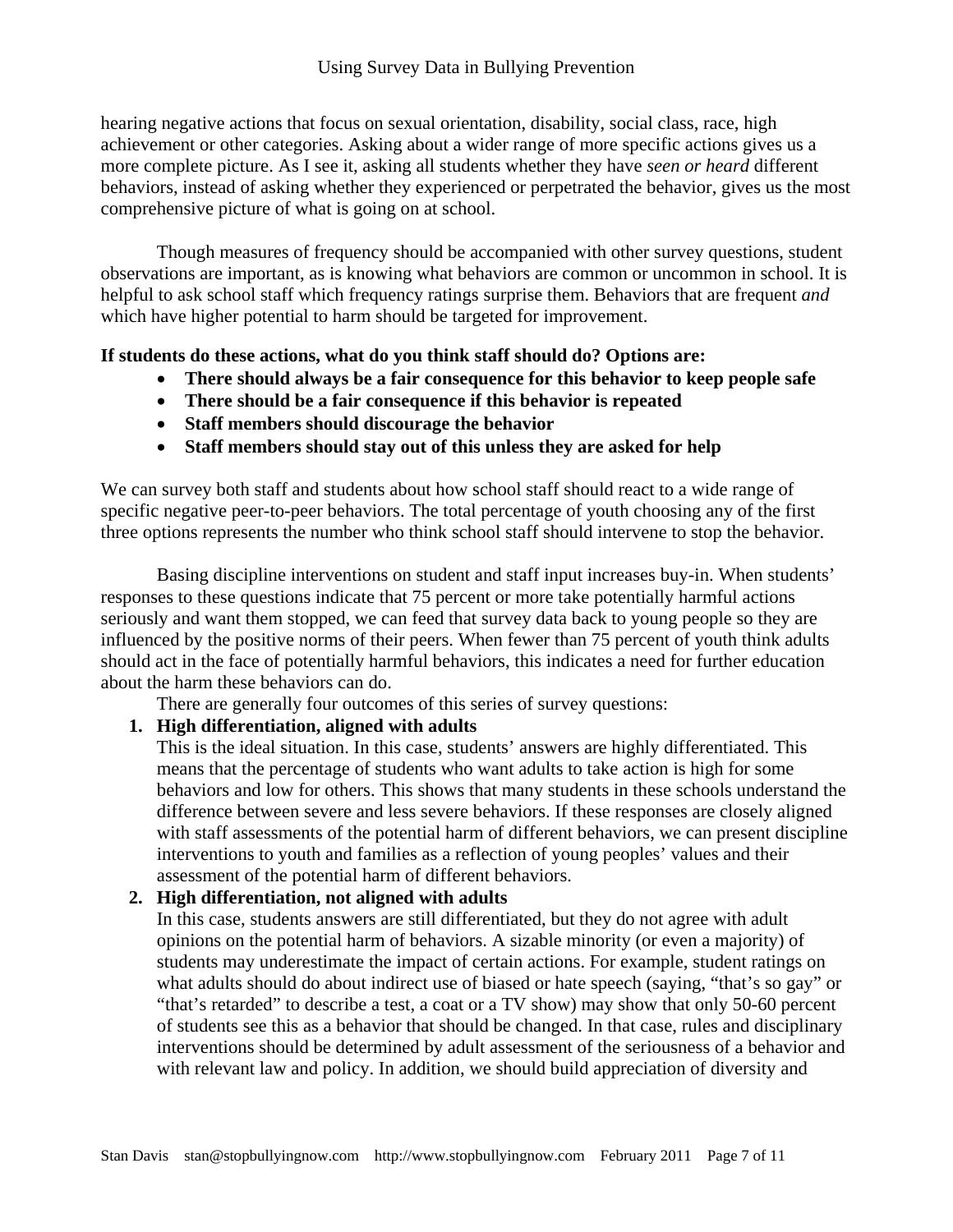educate youth about the potential harm of behaviors through discussion, guest speakers, videos and other strategies.

# **3. Low differentiation, high intervention**

In this case, students' answers are undifferentiated, which means that students make little distinction between severe and minor negative behaviors. Additionally, students ask for adult action for all or nearly all of the items on the list, even actions unlikely to do much harm like "choosing not to be someone's friend" or "cutting in line." In this situation, students are telling us that they do not differentiate between minor and serious peer actions, and they may be telling us that they expect adults to solve all their problems. This pattern of results indicates that we should implement curricula that help youth identify and solve small problems themselves, such as Myrna Shure's *I Can Problem Solve* and *Second Step*.

# **4. Low differentiation, low intervention**

In this case, student answers are undifferentiated and a low percentage of students say adults at school should take action about all or nearly all negative peer behaviors. In this case, we should examine students' responses to the question about the fairness of discipline interventions and students' reports of what happened when they told adults about negative peer-to-peer behavior. It may be that students want these behaviors to stop but do not trust adults to intervene fairly or effectively. If text responses confirm this hypothesis, it is important to examine staff discipline interventions in depth. On the other hand, if students see discipline as fair and report that things get better when they go to adults, there may be a need for anti-bias, diversity and empathy training.

# **If students do these things, do you think other students should tell adults?**

This question, and the concept of asking about students' thoughts of what peers should do, comes from an influential article: "*Rethinking the Bystander Role in Violence Prevention1 ."* The authors propose following the lead of students and community adults in defining which potentially harmful actions youth should tell adults about. Your school's data will most likely show a wide range of answers to this question. These answers let us build widespread agreement that youth should tell adults about the behaviors at the top of the list. When actions that have moderate to high potential for harm are rated low on the "tell adults" list, this is an indicator of the need for education about the harm of these behaviors and about the importance of telling adults about them.

 As with students' responses to the previous question, if students do not differentiate between the importance of telling adults about serious and minor behaviors, we may need to implement education interventions. If a large majority of students say that youth should tell adults about everything, we can discuss problems students should first try to resolve themselves. If low percentages of youth say that students should tell adults about even very serious actions, we should examine our data from the other survey questions to determine whether staff action or inaction is leading to distrust of the helpfulness of telling adults. We should ask whether adults are discouraging youth from telling us about their concerns.

 $\overline{a}$ 

<sup>&</sup>lt;sup>1</sup> Stueve, A., Dash, K., O'Donnell, L., Tehranifar, P., Wilson, R., Slaby, R., et al. (2006). *Rethinking the bystander role in school violence prevention.* Health Promotion Practice, 7(1), 117-124.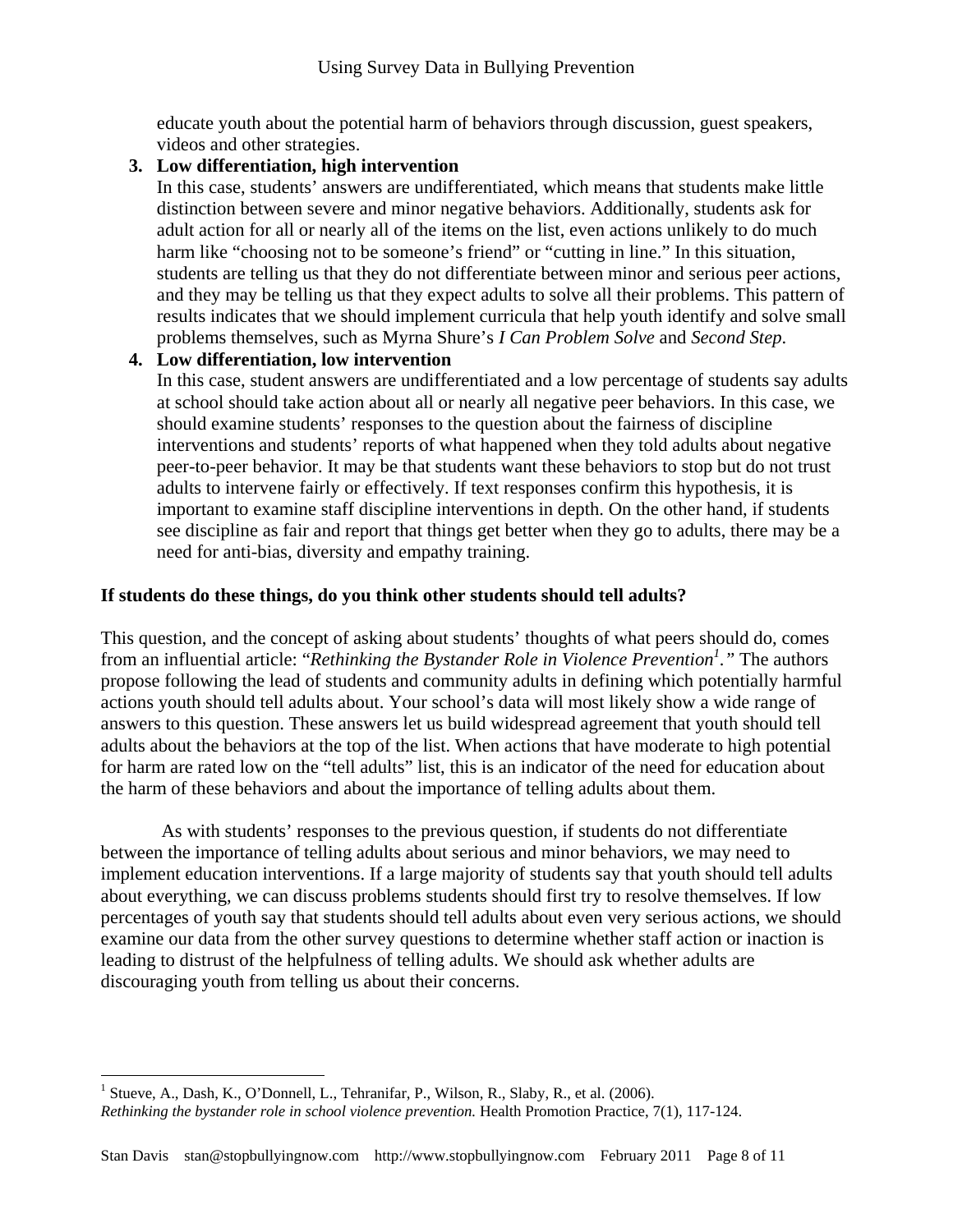## **In the past month, how often have students at your school hurt you emotionally or excluded you? In the past month, how often have students at your school threatened to hurt you or hurt you physically?**

Answers to these two questions can be compared to those from the national Youth Voice Project. In that study of more than 13,000 students around the United States, **26 percent** of students said other students at school hurt them emotionally or excluded them twice a month or more in the past month. **11 percent** said other students at school threatened to hurt them or hurt them physically twice a month or more in the past month. You can also use the questions to compare rates of mistreatment in different subgroups and in repeat surveys to compare rates of mistreatment from year to year.

# **What have you done to help someone who was mistreated or who was alone? What happened when you did that? What did other students do that helped you when you were teased, hit, threatened, or excluded? What happened when they did that?**

We can use text summaries of effective actions by mistreated youth and by witnesses to peer mistreatment to encourage other young people to imitate these actions. We can successfully disseminate national or regional responses to these questions, but it is more powerful for youth to hear what other students at their school have done that has worked for themselves or for others. After removing any identifying information, anonymous responses can be posted in the hallway and read at assemblies and in PA announcements. These statements can also guide the script of theater presentations. They can be the prelude to "stand up if you have used this positive action…." activities.

In addition to data from your school, Youth Voice Project data is available at http://www.youthvoiceproject.com. Mistreated students said that they were more likely to make things better for themselves when they sought help and support than when they told aggressive youth to stop or told them how they felt. Mistreated students in grade six and up reported that telling themselves that the mean behavior was not their fault helped things get better, as did finding humor in the mistreatment. In text comments, a number of these students said that the function of the humor was to reduce their sadness, though, and not to stop the other person from continuing his or her mean actions. Youth Voice Project students reported mixed results from other commonlyadvised actions like walking away or pretending that the mean actions didn't bother them. We conclude that the most effective self strategies were those that accessed support and protection from peers and adults, and those that helped youth not think like victims. Not acting like a victim (telling mistreating youth to stop, pretending not to be bothered, walking away) and telling mistreating youth how they feel were rated as less effective strategies.

Adults can use these responses as a reality check, to help us advise youth to use strategies that actually work. We found in the Youth Voice Project that youth often used strategies that they reported as least helpful. We assume that these are the strategies adults advised students to use. Students are likely to do what adults tell them, even if those behaviors do not work for them. If they repeat these ineffective strategies, they risk lapsing into helplessness and depression or rage. When, instead, we encourage youth to observe and learn from the actual outcomes of their behavior, we empower them. Young people who learn from observation change their behavior over time to become more effective. They are able to learn from their mistakes, and from their successes.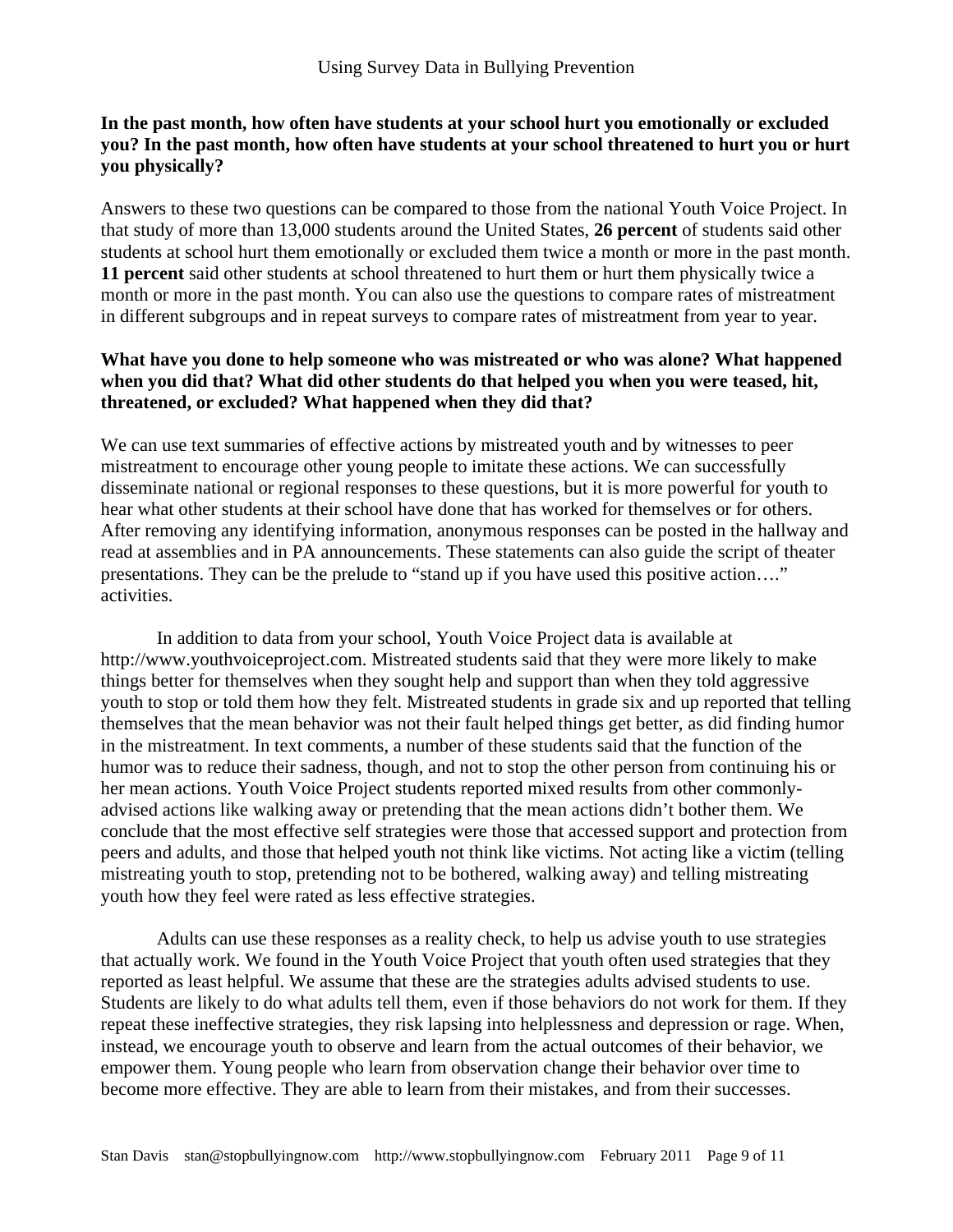In the Youth Voice Project, mistreated youth reported that peer actions that provide safety in numbers (peers walked with me and spent time with me at school) were likely to make things better for them. They also reported that peer actions that give emotional and cognitive support and a sense of belonging (talked to me, listened to me, encouraged me and called me at home to encourage me) were likely to make things better. Bystanders confronting aggressive youth was described as less likely to lead to positive outcomes. The same was true when peer bystanders asked mistreating students to stop in a kind way. Youth described this widely-recommended intervention (bystanders telling mistreating youth to stop, either in anger or in a friendly manner) as less helpful and more risky than acts of alliance and emotional support. This knowledge helps us shape the advice we give youth who witness mistreatment.

# **What did adults at school do that helped you when you were teased, hit, threatened, or excluded? What happened when they did that?**

These text responses can be fed back to adults to help adults see the importance of acts of support, supervision, and encouragement. In responding to this question, young people have the opportunity to shape adults' actions.

# **When other students teased, hit, threatened, or excluded you, did you tell an adult at school? When you told an adult at school, what happened?**

This series of questions helps us judge school staff's responsiveness to reports of peer mistreatment. We learn to what extent mistreated students are telling adults and what happens when they do tell adults. Youth perceptions of fairness or unfairness of discipline interventions influence their willingness to report negative actions. These perceptions influence the way young people interpret disciplinary action. Gathering youth perceptions of the fairness and effectiveness of disciplinary interventions helps schools to evaluate their efforts in using consequences to deter mean peer behavior. The Youth Voice Project found dramatic differences between schools based on young peoples' answers to this question. Clearly students' perceptions of a school's disciplinary interventions is important to their feeling of safety. The Wingspread Declaration summarized these themes in this way: *"Based on current research evidence, the most effective strategies for increasing the likelihood that students will be connected to school include…applying fair and consistent disciplinary policies that are collectively agreed upon and fairly enforced."*(emphasis added)

 We were surprised in the Youth Voice Project to see a great deal of difference between schools in students' reports about the outcome of telling adults about mean peer behavior. Overall, we found that younger students were more likely to report that things got better when they told adults than older students. Yet even within any age range, we found wide variation between schools. How does your school compare to other schools in your grade range? What results would you like to see? As I see it, things *should* get better after youth tell an adult at school at least 60 percent of the time, and possibly more often in elementary school, where adults have more control of outcomes than they do in middle and high school. Schools can keep asking this survey question from year to year to track successes and trends. If a school is large enough to allow for meaningful disaggregation of this data, responsiveness can be compared between subgroups. In addition to assessing responsiveness with anonymous surveys, I recommend a brief follow-up questionnaire be